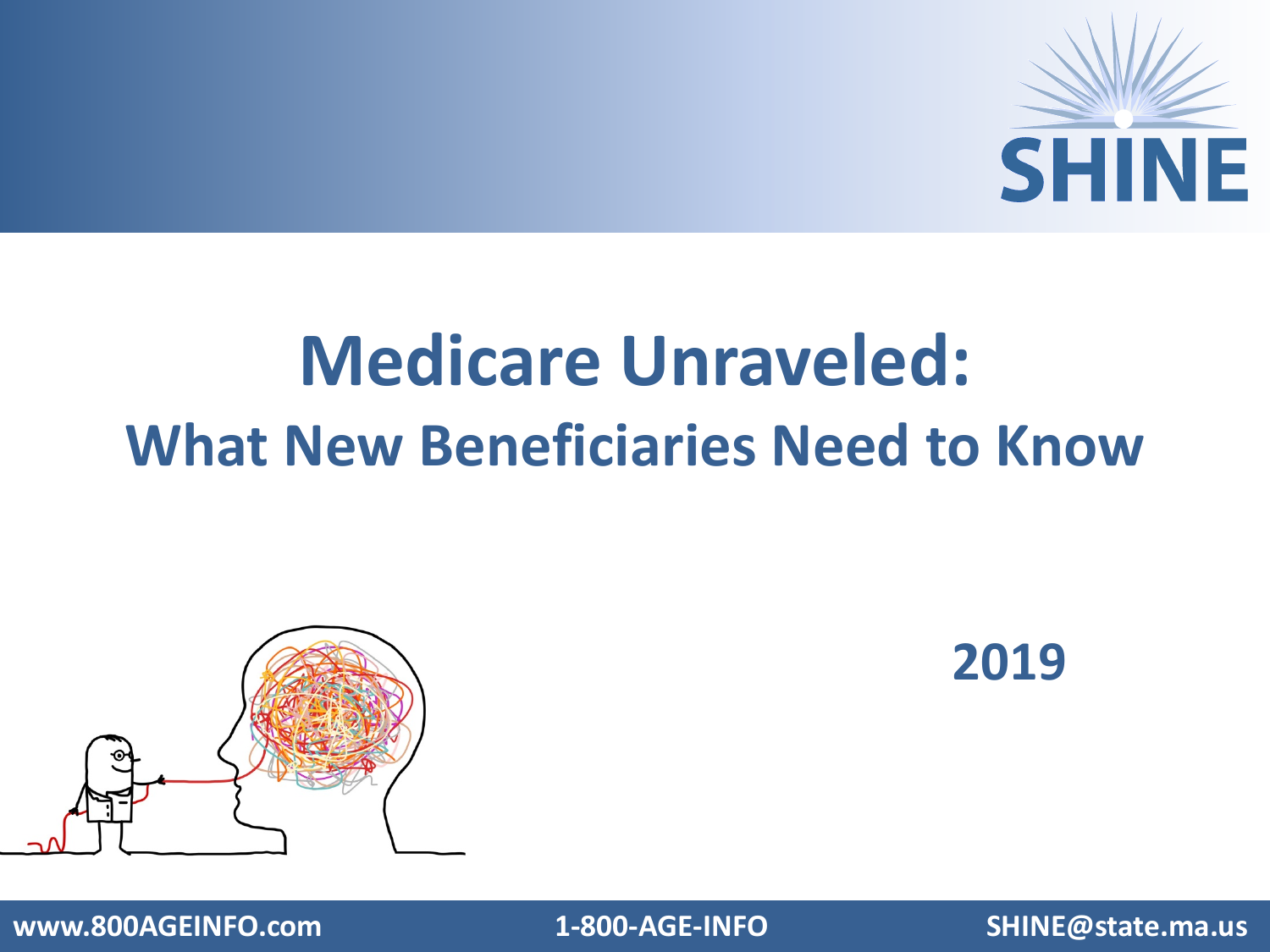### **Medicare's Many Questions**

- What is SHINE?
- What is Medicare?
- When can I enroll? What if I miss enrollment?
- What does Medicare cover and what does it cost?
- How can I fill in the gaps of Medicare?
- How does Medicare work with MassHealth or the Connector?
- Can I get help paying for Medicare and prescription drugs?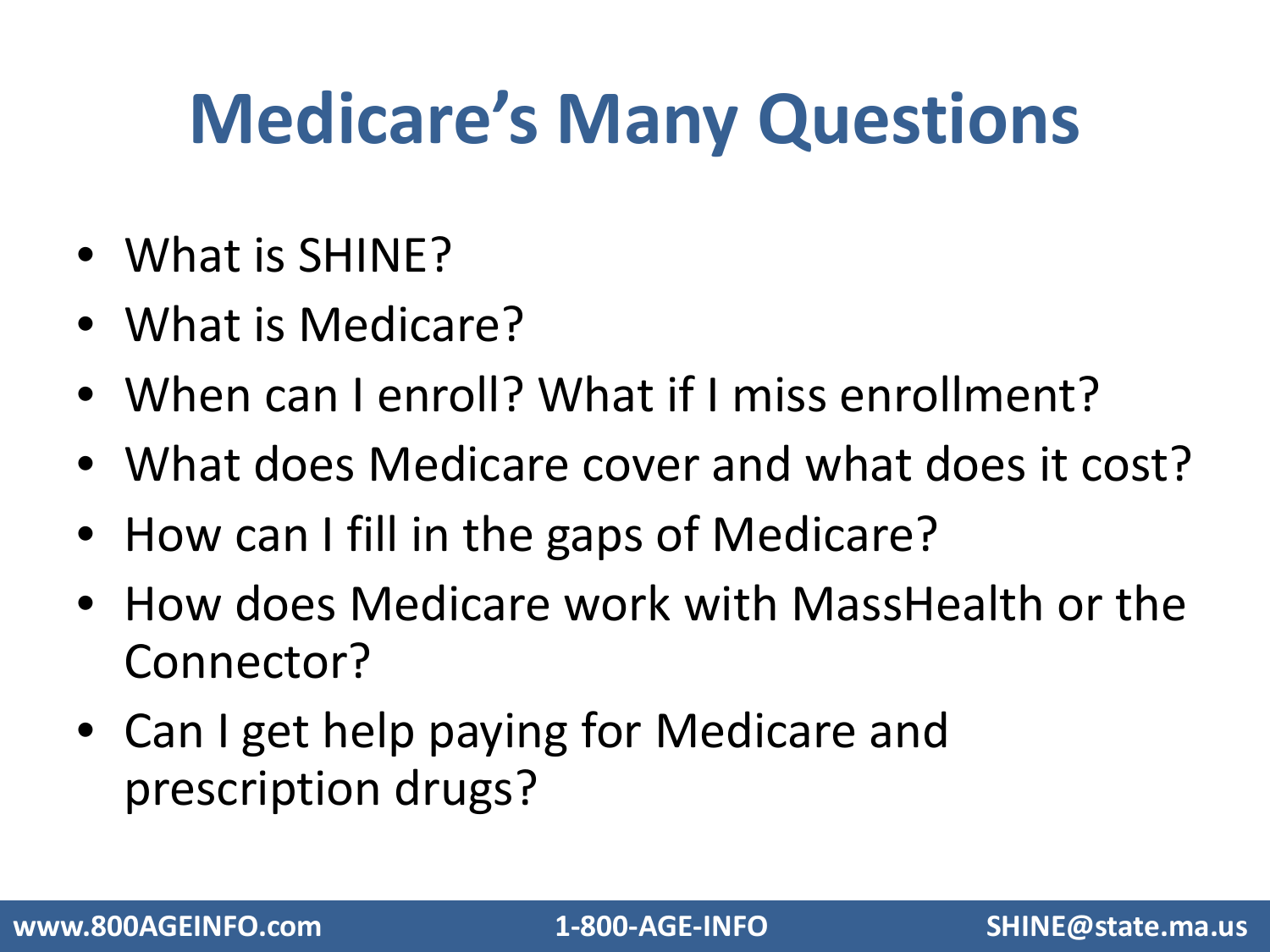#### **SHINE**

- **S**erving the **H**ealth **I**nsurance **N**eeds of **E**veryone on Medicare
- Funded by A.C.L. and administered by Executive Office of Elder Affairs in partnership with local organizations
- 13 regional offices and one statewide program (Greater Boston Chinese Golden Age Center)
- 600+ highly trained, certified counselors in almost every city and town in Massachusetts
- Schedule a phone or in-person appointment with a SHINE counselor by calling 1-800-AGE-INFO (1-800- 243-4636, press 3. Press 5 from cell phone)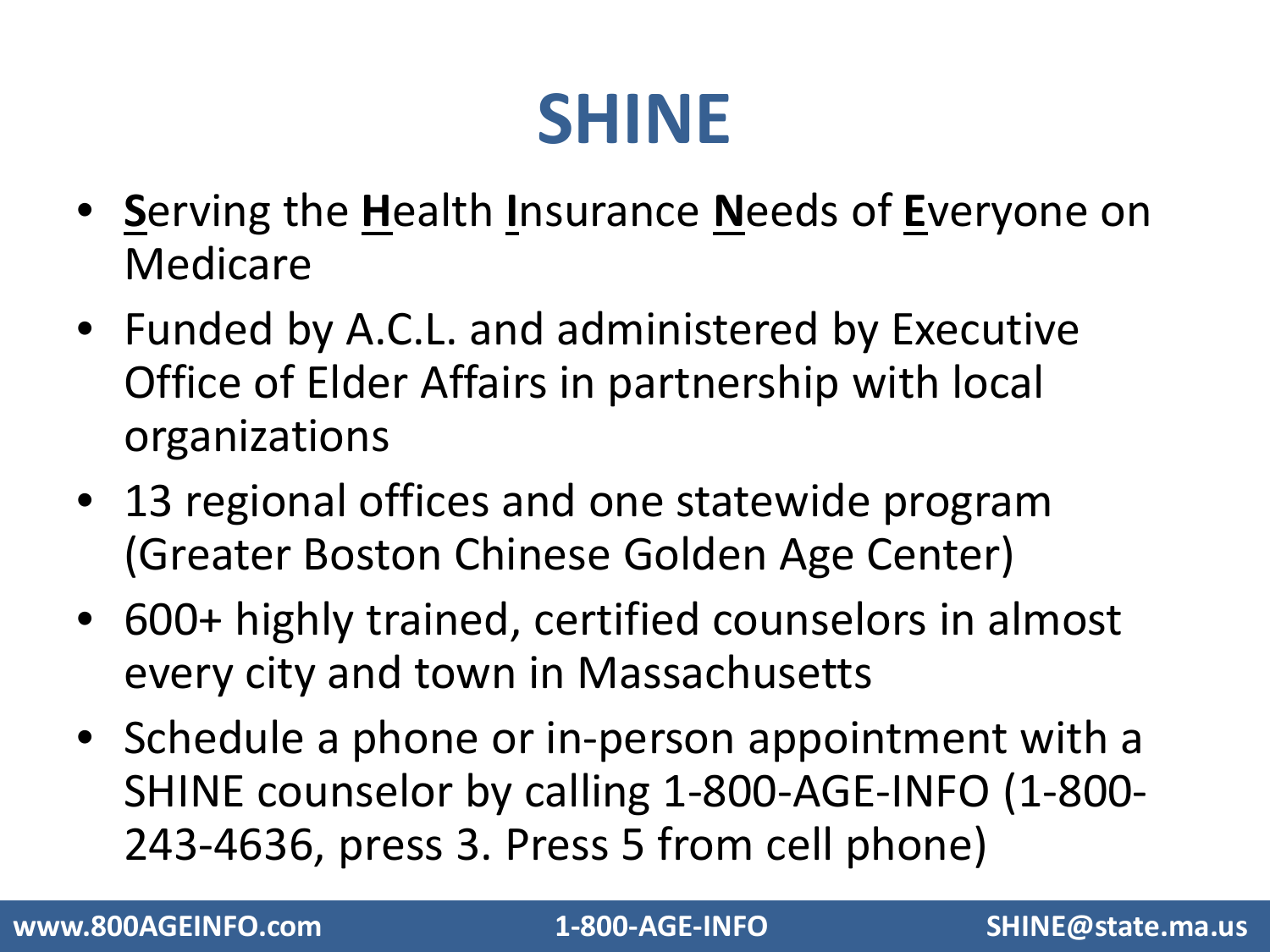### **What Does SHINE Do?**

- Provides free, unbiased health insurance information and counseling to Medicare beneficiaries and their caregivers.
- Assists clients in transition from other insurance to Medicare.
- Answers questions regarding Medicare eligibility, enrollment periods, and benefits.
- Assists with Medicare billing issues and appeals
- Screens for eligibility for programs that can help pay for Medicare and health care.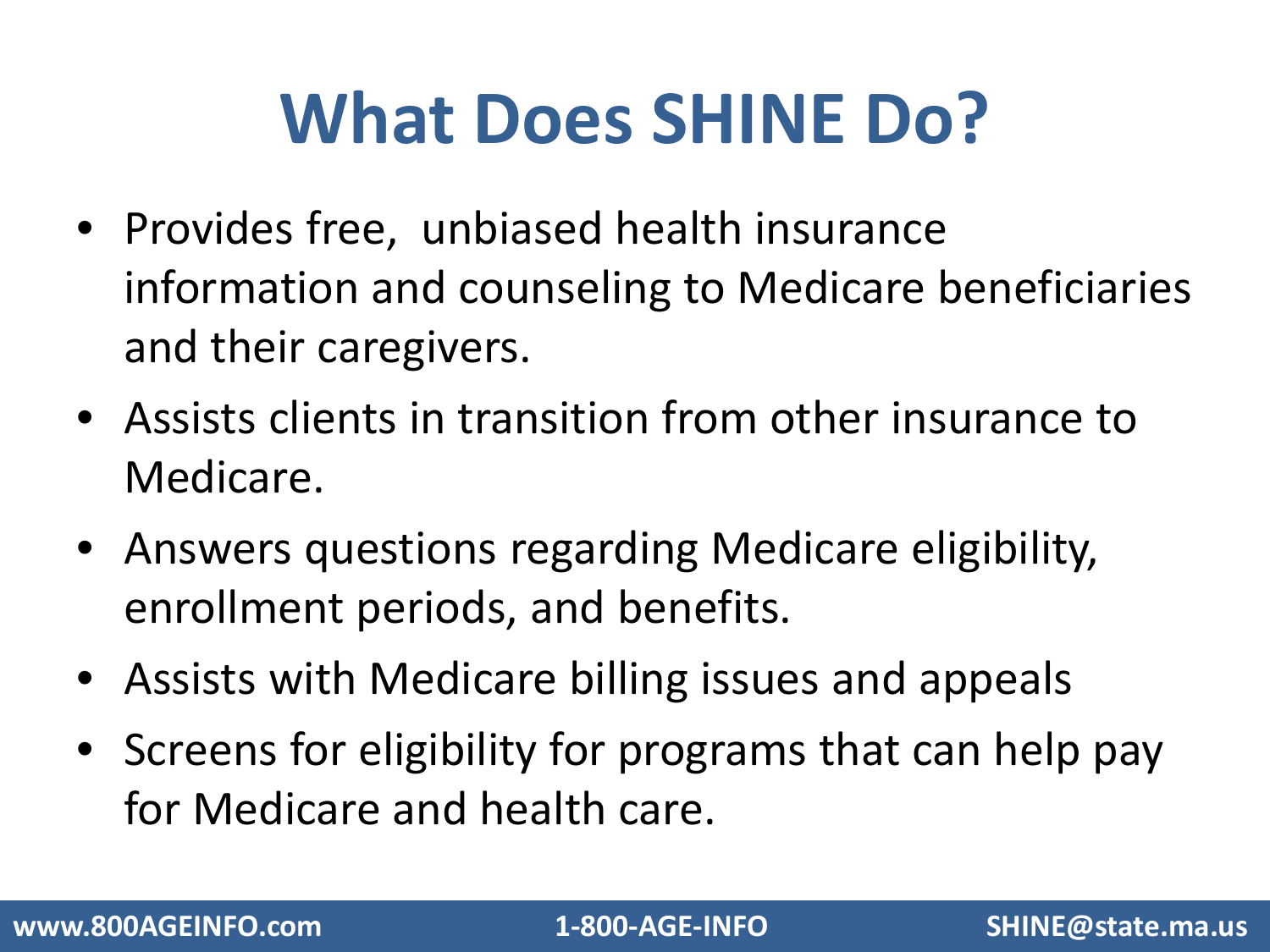## **What is Medicare?**

- Federal health care coverage created in 1965 to help elders and people with disabilities pay for their health care, subject to premiums, deductibles, coinsurance, and/or co-pays.
- Four "parts" of Medicare
	- Part A—inpatient services- hospital, SNF
	- Part B—outpatient services- doctors, tests, etc.
	- Part C—combines all services into a single plan (Medicare Advantage- HMO, PPO, Special Needs)
	- Part D—outpatient prescription drug coverage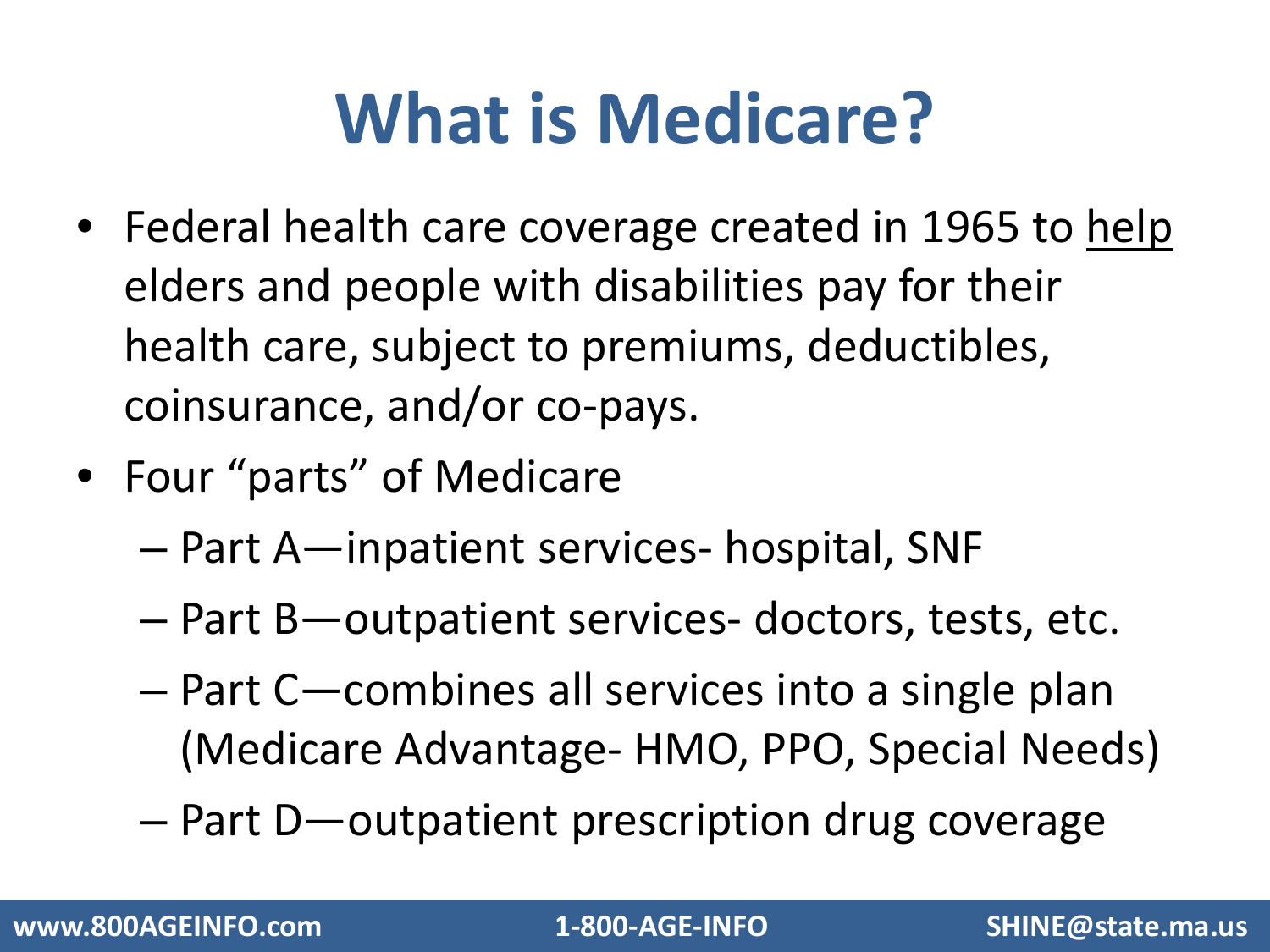### **What is Medicare?**

• Eligibility determinations and enrollments are performed by Social Security Administration (SSA)

– 1-800-772-1213; [www.ssa.gov](http://www.ssa.gov/)

• Benefits are administered by the Centers for Medicare & Medicaid Services (CMS)

– 1-800-633-4227; [www.medicare.gov](http://www.medicare.gov/)

• Can receive Medicare under Original Medicare (Parts A & B) or Medicare Advantage (Part C)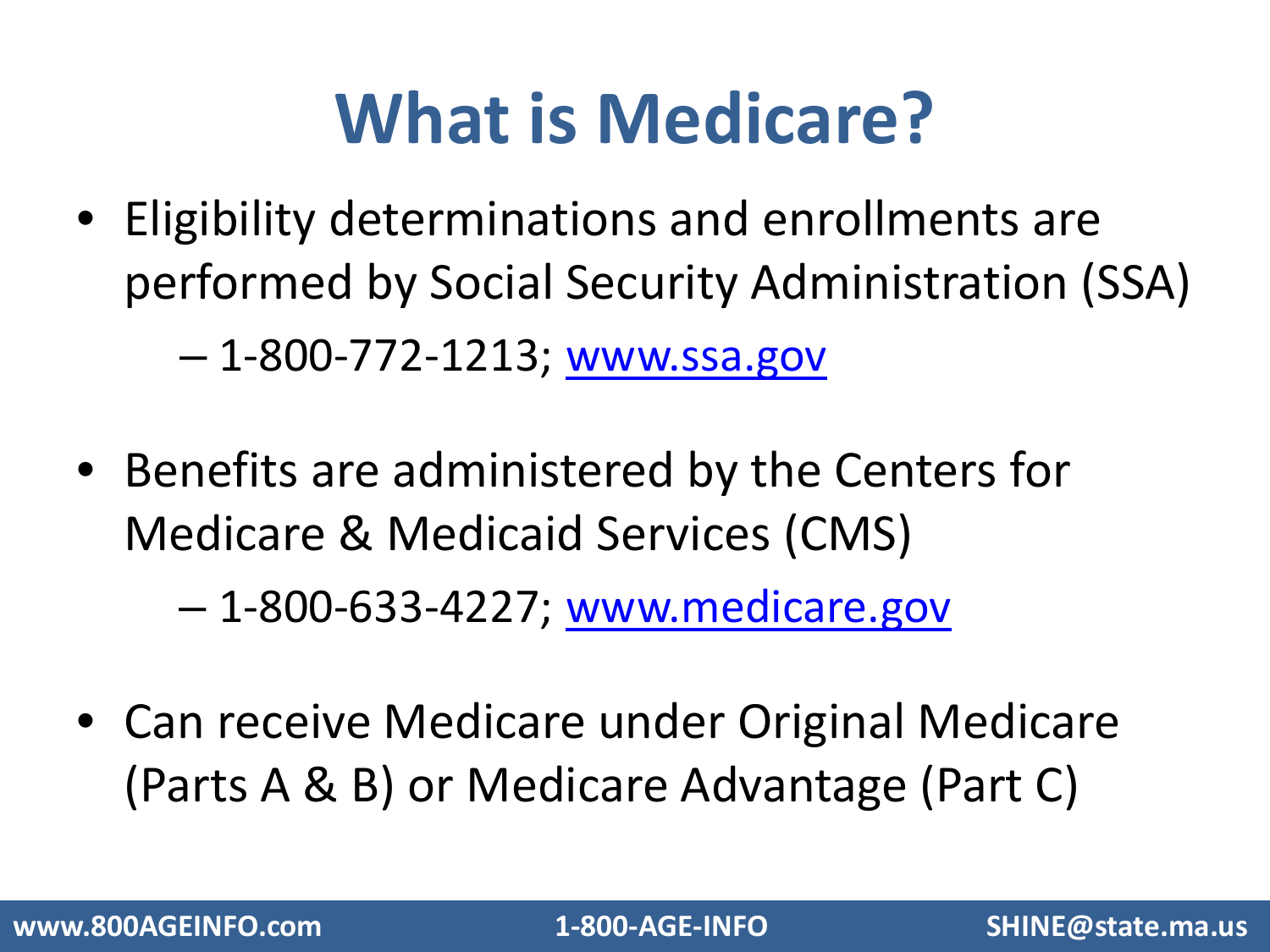## **Medicare Eligibility**

- Individuals aged 65 years or older who are U.S. citizens or legal permanent residents for at least 5 continuous years
	- If 40 work credits through payroll tax, entitled to premium-free Part A (may qualify through spouse)
- Individuals under 65 who have received Social Security Disability (SSDI) for 24 months
- Individuals under 65 with ESRD or ALS
- If have MassHealth or Connector, turn 65 and eligible, may need to enroll

**www.800AGEINFO.com 1-800-AGE-INFO SHINE@state.ma.us**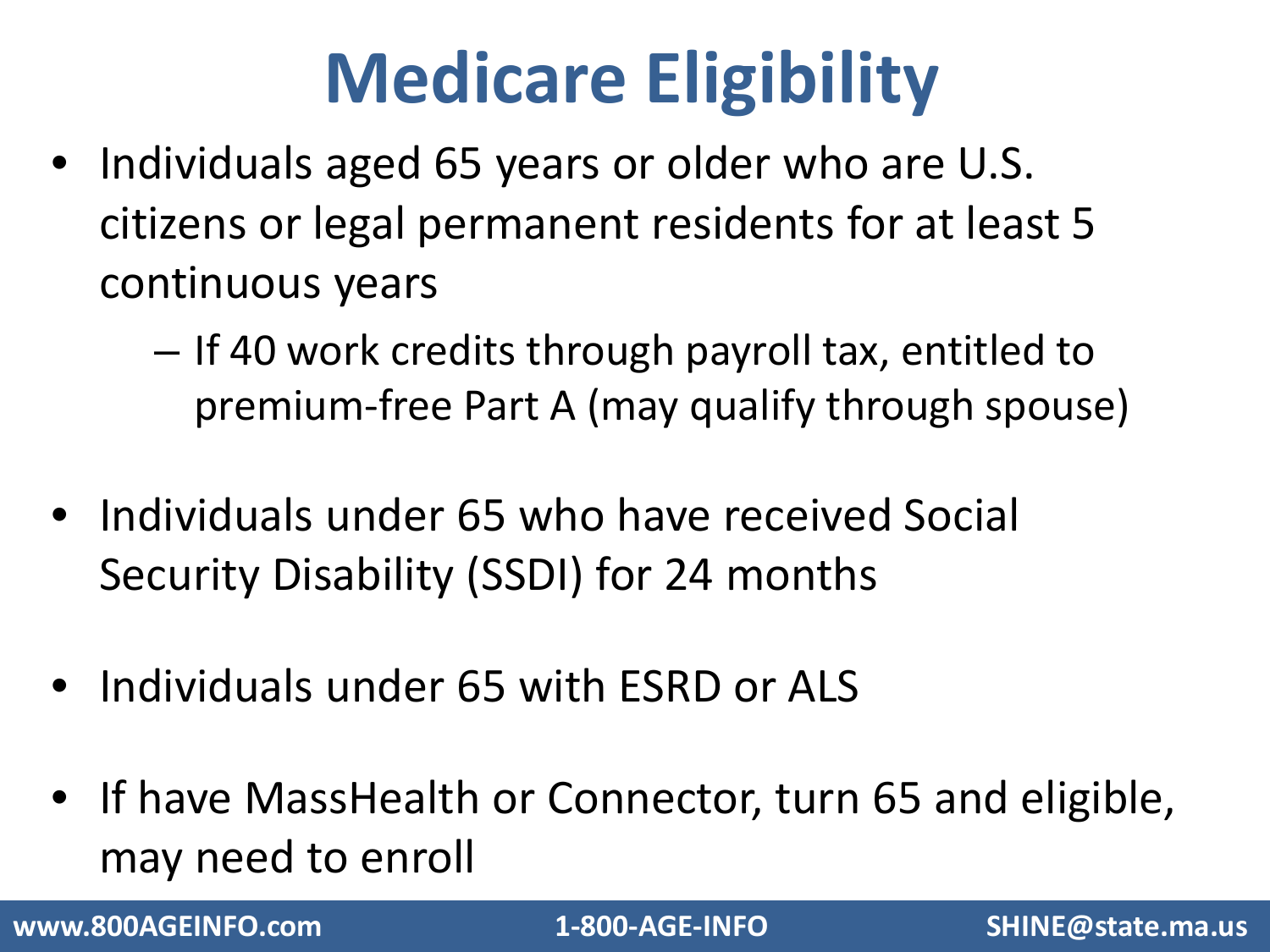### **When Can I Enroll?**

- Medicare has specific enrollment periods
	- Initial Enrollment Period
	- General Enrollment Period
	- Open Enrollment Period
- To enroll outside of these 3 periods, you must qualify for a Special Enrollment Period
- If you do not enroll during Initial Enrollment Period, you may be subject to late enrollment penalties (with some exceptions)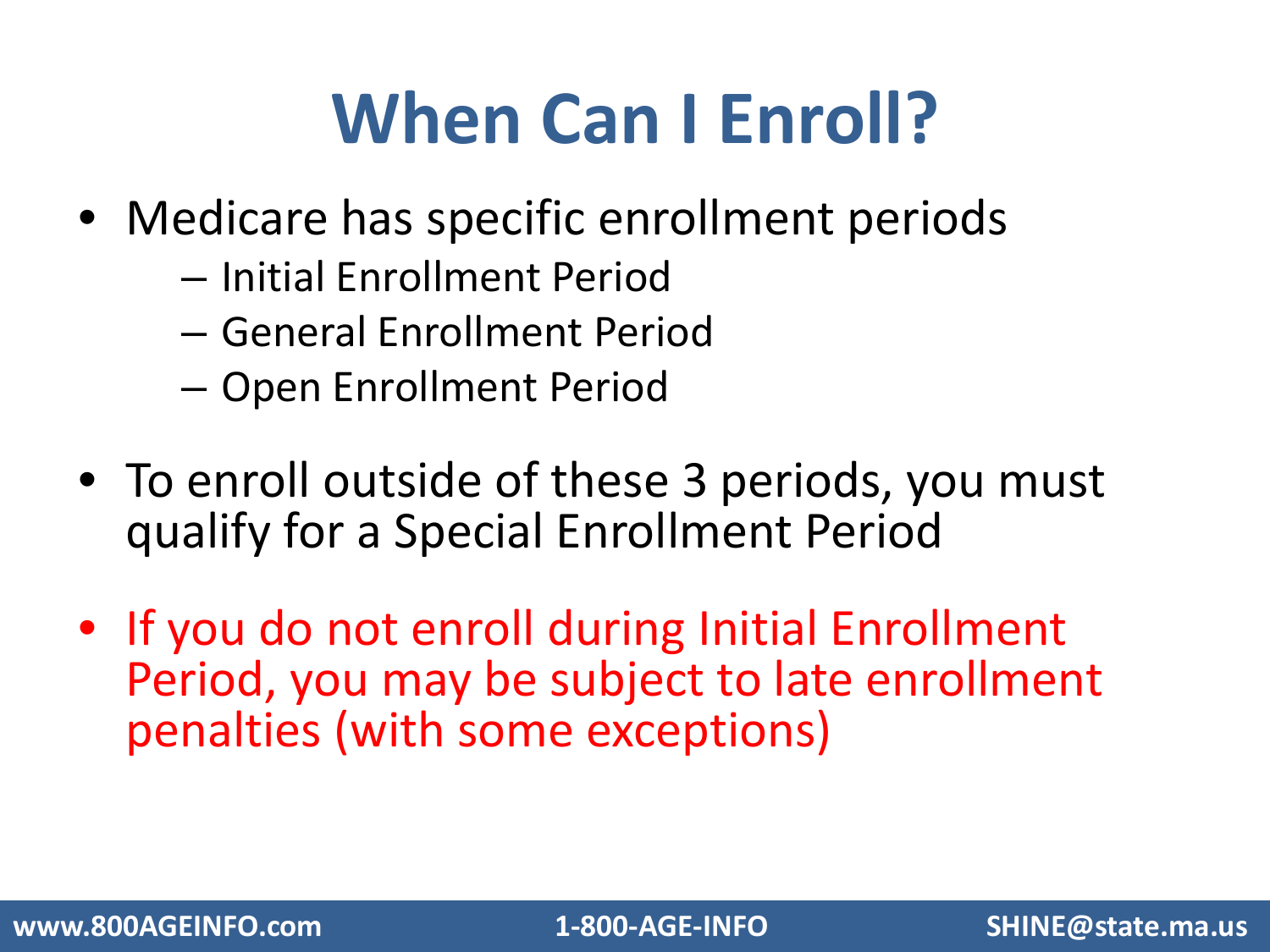#### **Enrollment Periods**

|                                            | <b>Time period</b>                                                                                                                                                          | Parts one can<br>enroll in |
|--------------------------------------------|-----------------------------------------------------------------------------------------------------------------------------------------------------------------------------|----------------------------|
| <b>Initial</b><br><b>Enrollment Period</b> | 7 months around 65 <sup>th</sup> birthday<br>or 25 <sup>th</sup> month of SSDI<br>(begins first day of the 3rd<br>month before and ends last<br>day of the 3rd month after) | A, B, C, D                 |
| General<br><b>Enrollment Period</b>        | January 1 - March 31                                                                                                                                                        | A, B                       |
| Open<br><b>Enrollment Period</b>           | October 15 – December 7                                                                                                                                                     | C, D                       |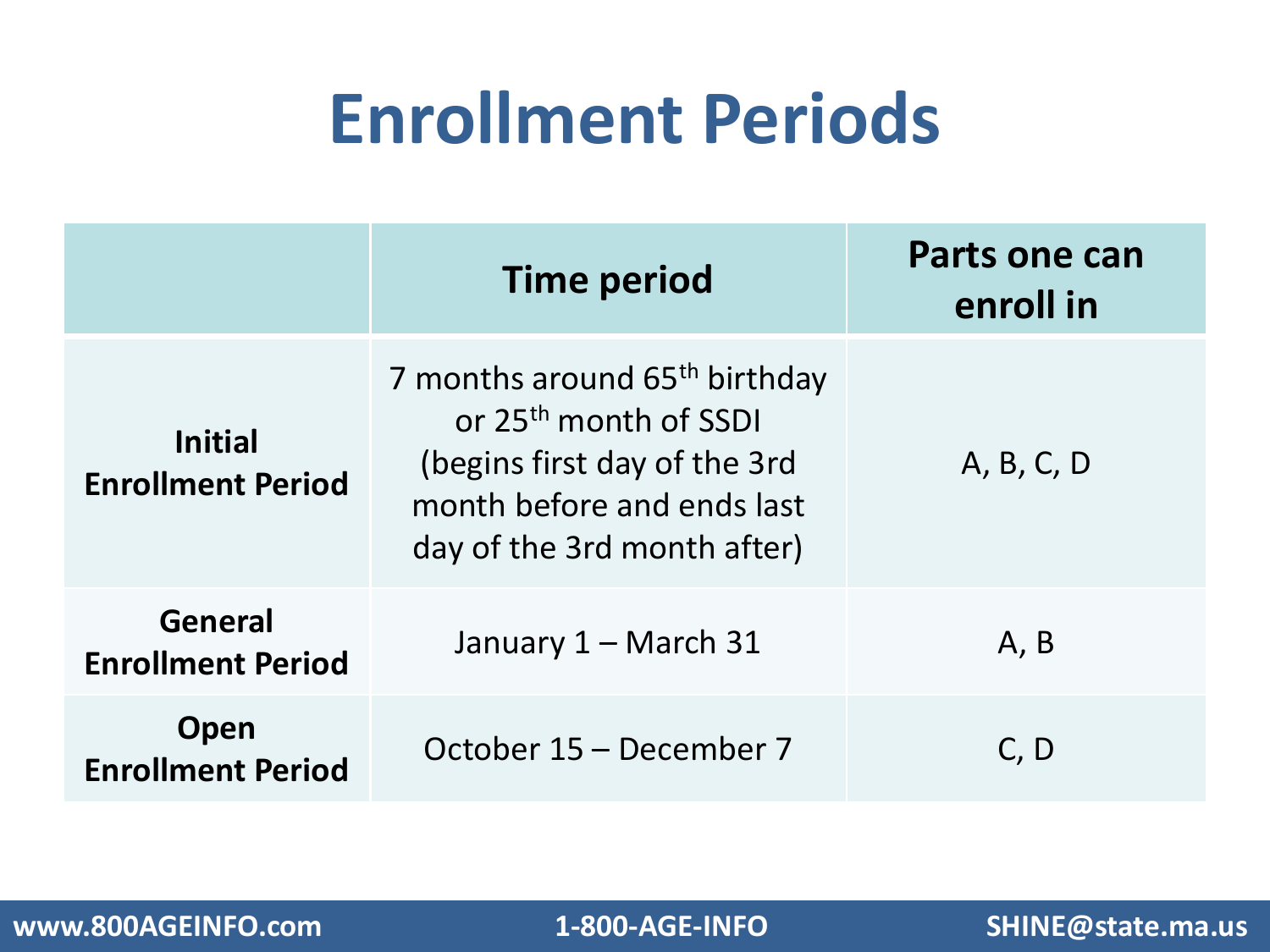#### **Part A Helps to Cover…**

- Inpatient hospital care\*
- Skilled nursing facility care
- Home health care
- Hospice care

Premium free if you or spouse worked and earned 40 credits. Can purchase but expensive

\*Part B pays if you are "under observation"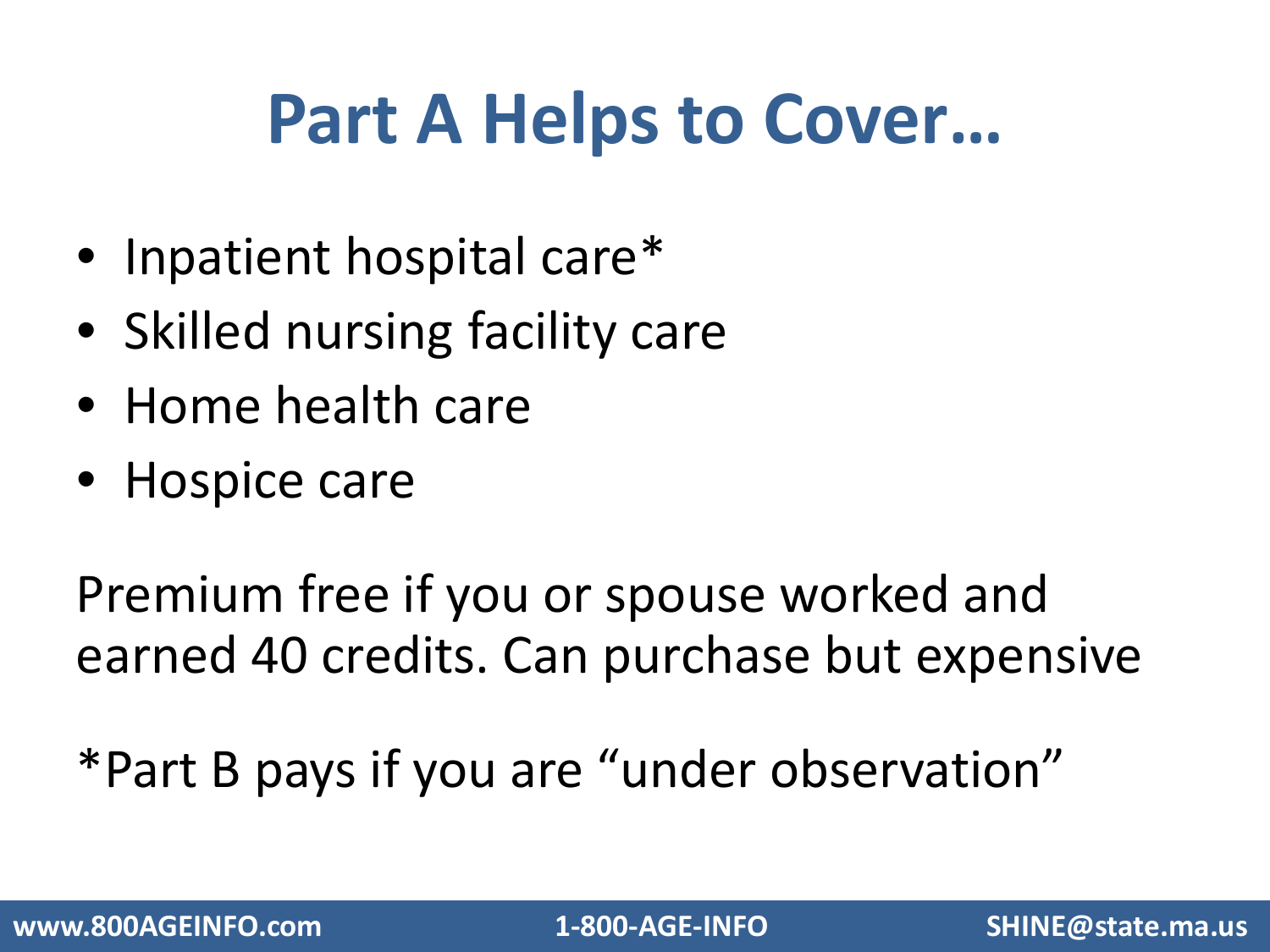#### **Part B Helps to Cover…**

- Physician services
- Diagnostic tests, labs, and x-rays
- Preventive Benefits
- Physical and occupational therapy
- Durable medical equipment
- Prosthetic and orthotic devices
- Ambulance services

Monthly premium, varies by income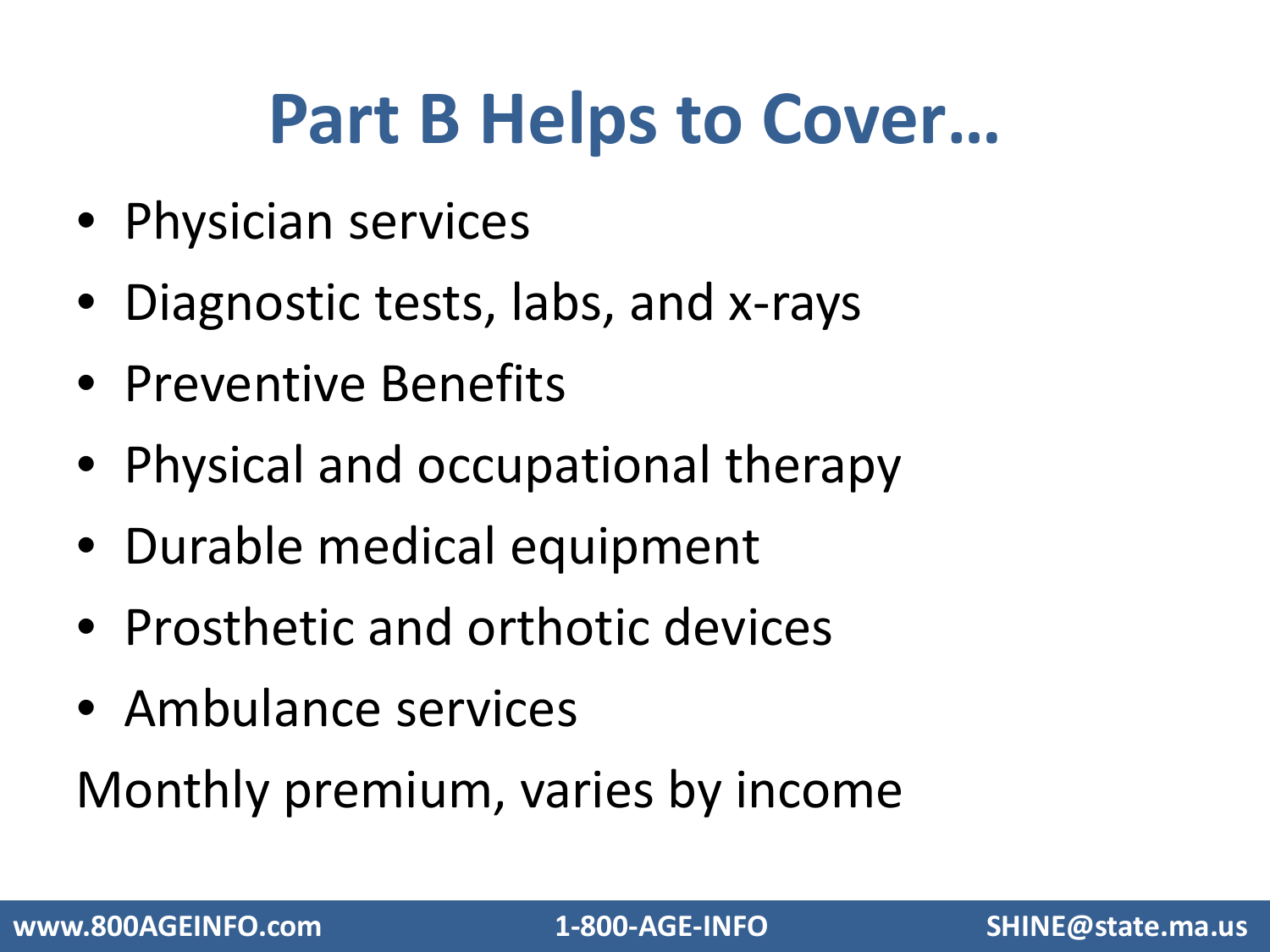## **Delaying Part B**

- If enrolling late, Part B late enrollment penalty is a surcharge added to monthly Part B premium for life
- Penalty is 10% of the current Part B premium (\$135.50) for every 12 months the person was eligible but did not enroll in Part B for life
- Late enrollees must wait until General Enrollment Period (January 1 – March 31) to enroll in Part B for coverage effective July 1<sup>st</sup>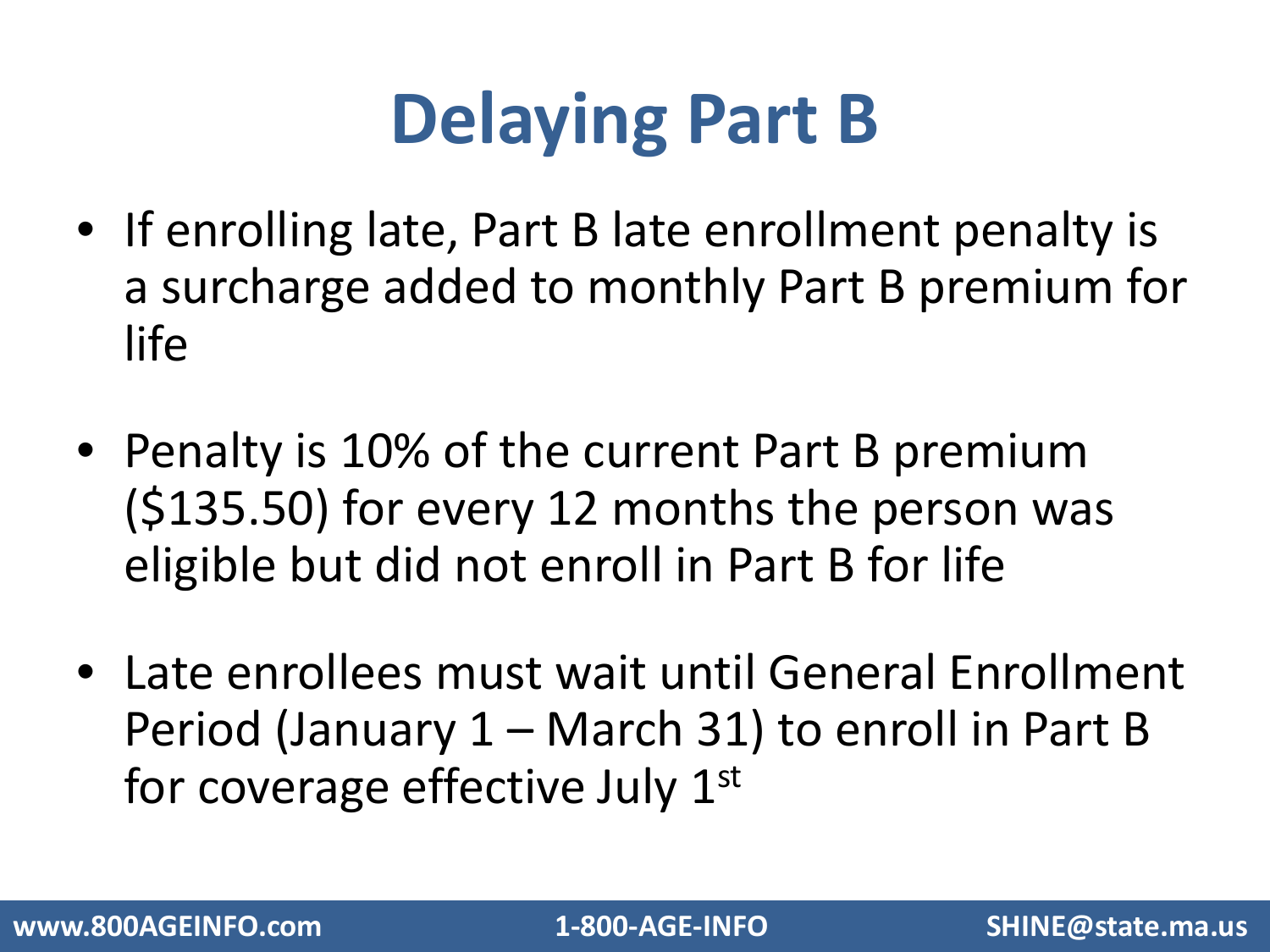### **Part D**

- Outpatient prescription drug coverage
- Must be enrolled in Part A and/or B
- Provided by approved standalone Prescription Drug Plans (PDP) or Medicare Advantage Prescription Drug Plans (MAPD)
- Many plans to choose from that vary in cost, tier, pharmacy deductible and coverage
- May delay but monthly lifetime penalty of 1% for each month without coverage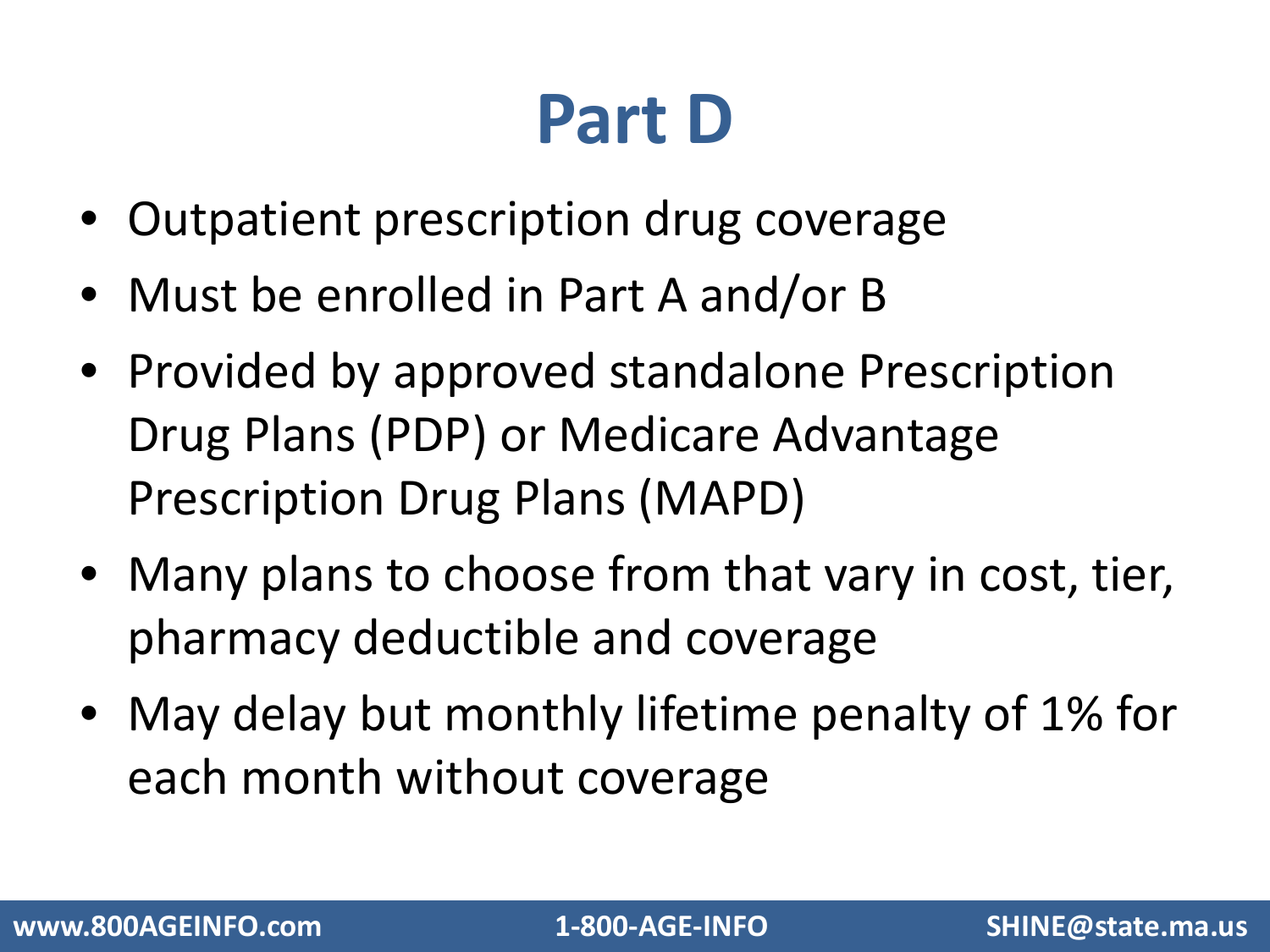## **Delaying Part D**

- Part D can be delayed without penalty if have other "creditable" drug coverage (obtain letter from employer and save it)
- "Creditable" means at least as good as Part D
- May include employee coverage, Connector, retiree coverage, Veterans Administration Health Care
- If delayed enrollment with creditable coverage, have 2 month Special Enrollment Period from loss of coverage to enroll in Part D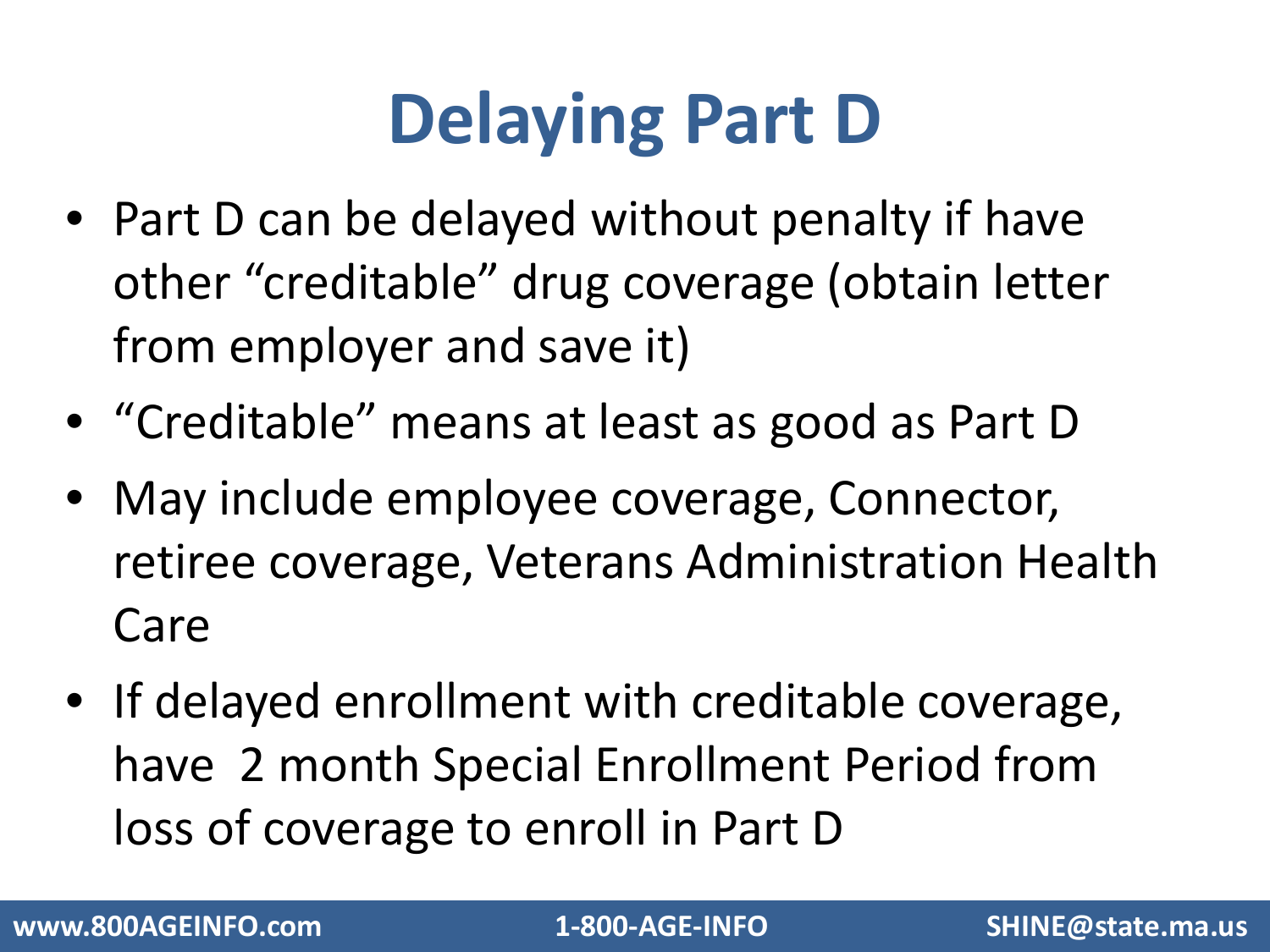## **Choosing a Part D Plan**

- Plans vary in
	- Cost
	- Covered drugs (i.e., formulary)
	- Restrictions
	- Pharmacy networks
- Choosing the best plan is a matter of finding the one that covers the combination of drugs at the lowest cost, and is accepted by pharmacy
- For help, use the Medicare Plan Finder [\(https://www.medicare.gov/find-a-plan](https://www.medicare.gov/find-a-plan)) or talk with a SHINE counselor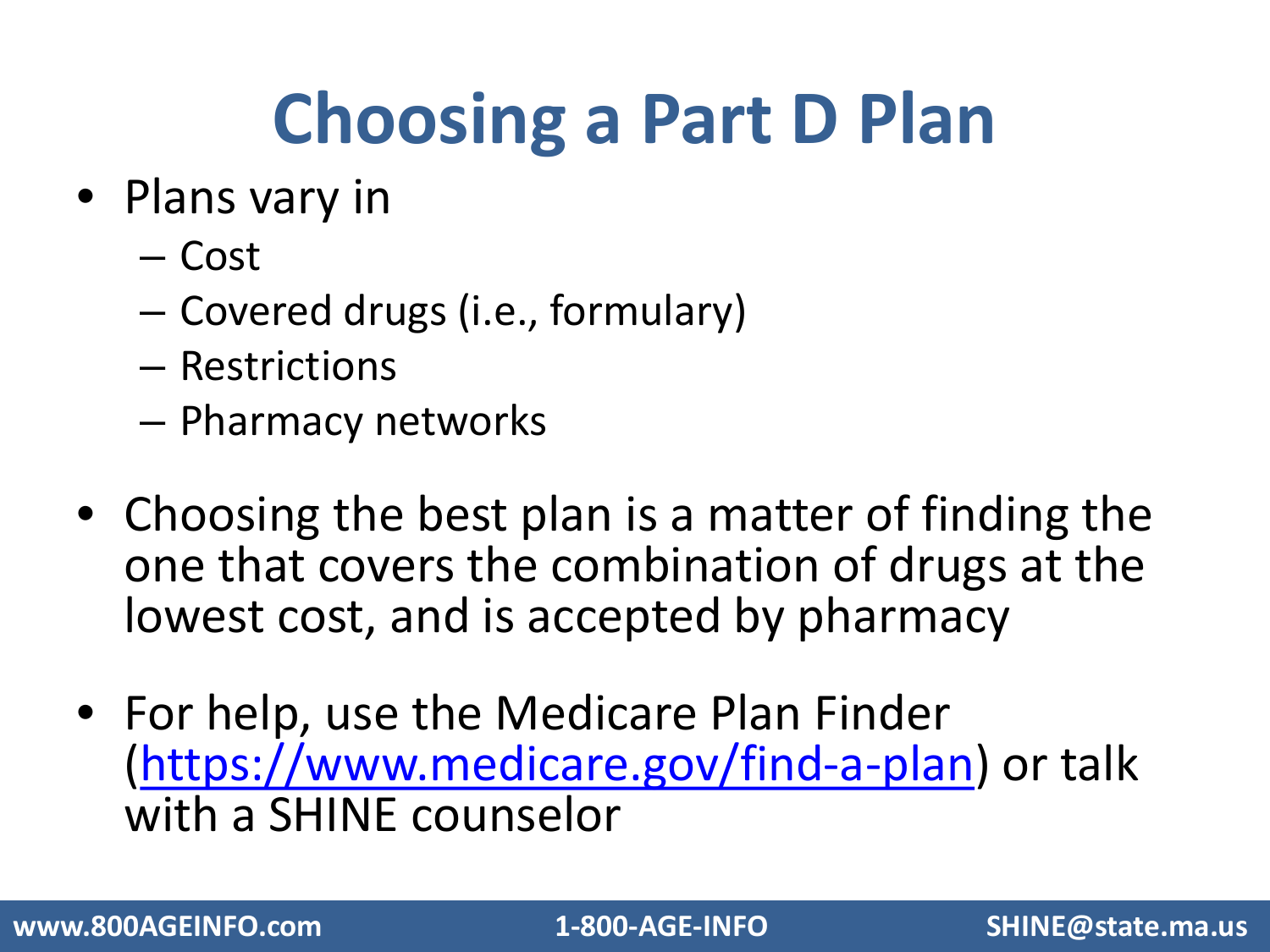# **MH member Signing Up for Medicare**

- If collecting SS benefits, will be auto-enrolled
- Eligibility for under 65 and over 65 differs, ex. asset limit over 65
- If still eligible for MassHealth, MH becomes secondary and will pay for Medicare premiums, copays and deductibles
- Deemed eligible for Extra Help (LIS) to pay Medicare Part D. Must choose a plan or will be assigned a premium free plan within 60 days (can change plans)
- May be eligible for One Care (<65) or SCO (65+)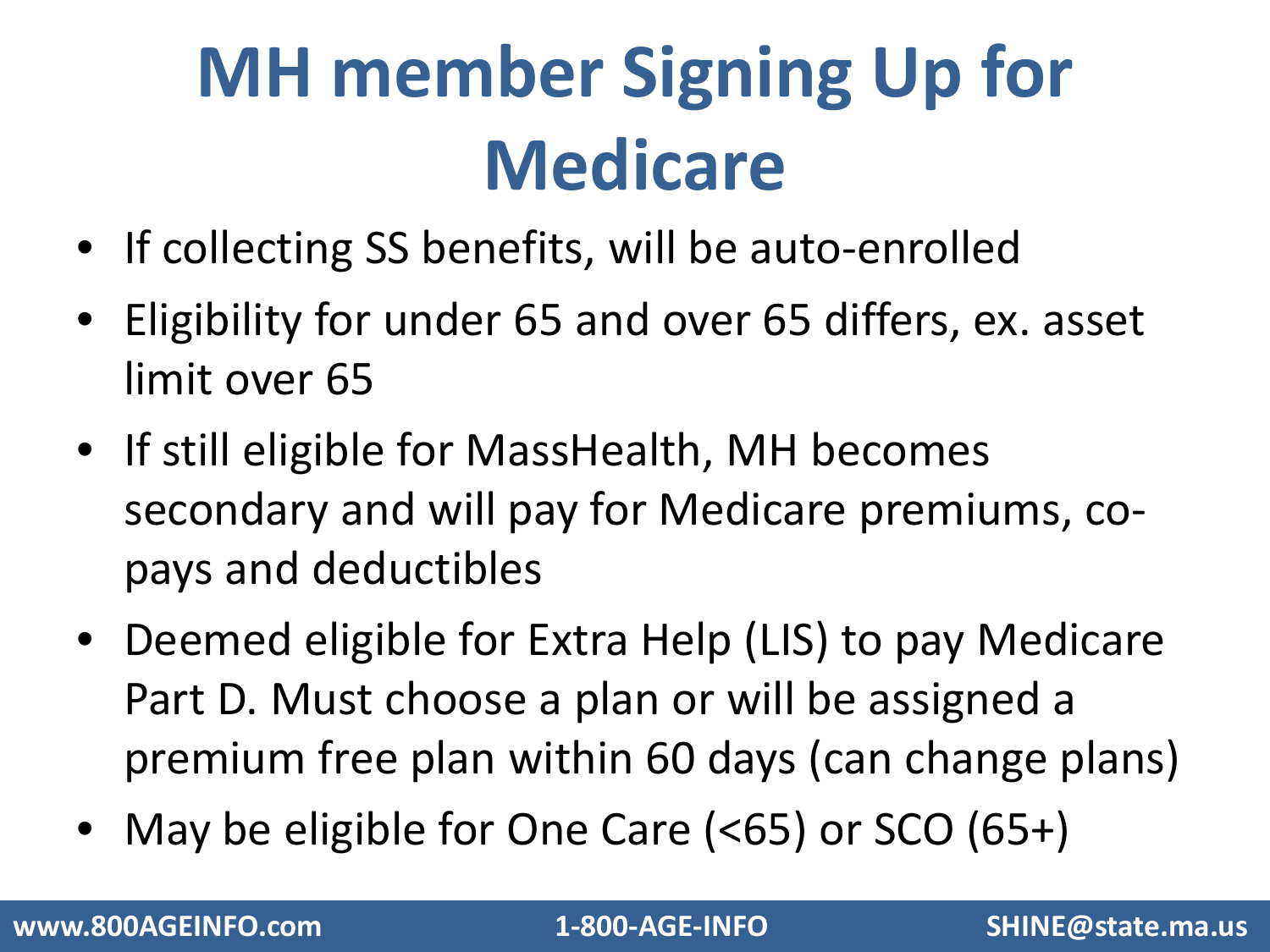# **Connector Member Signing Up Medicare**

- SSA informs Connector when member eligible
- Letter sent to member encouraging contact SSA to enroll in Medicare
- Must enroll if eligible for premium free Medicare A (= min. essential coverage). Cannot be on Connector. Should also enroll in B and D
- If have to pay Medicare A premium, may keep Connector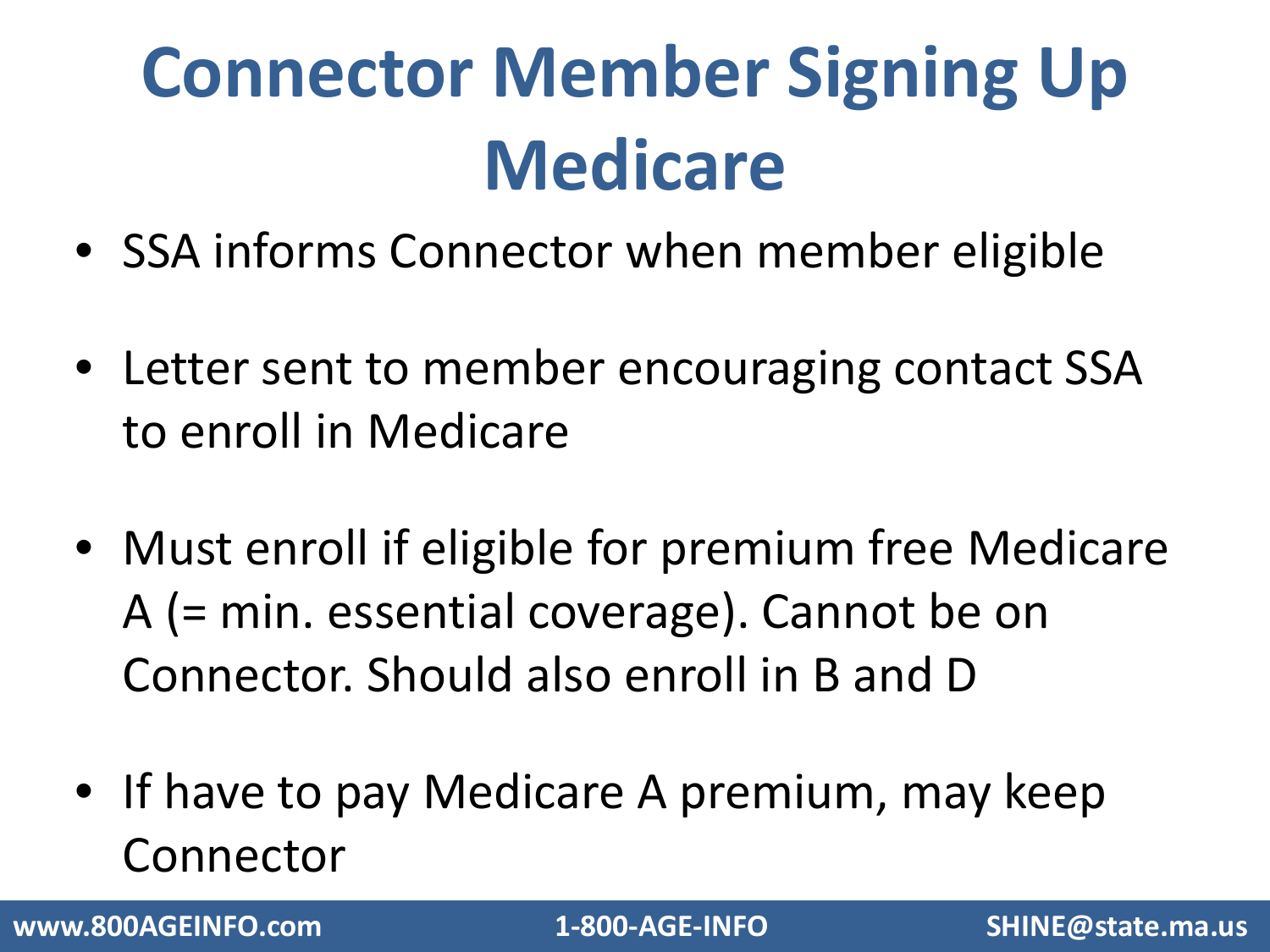### **Equitable Relief**

- Connector Members who did not sign up for Medicare when turned 65 but kept Connector plan may contact Social Security at 1-800-772-1213 to make appointment to apply for immediate or retroactive enrollment and waiver of penalty
- Program open through September 2019
- Must provide Connector enrollment documentation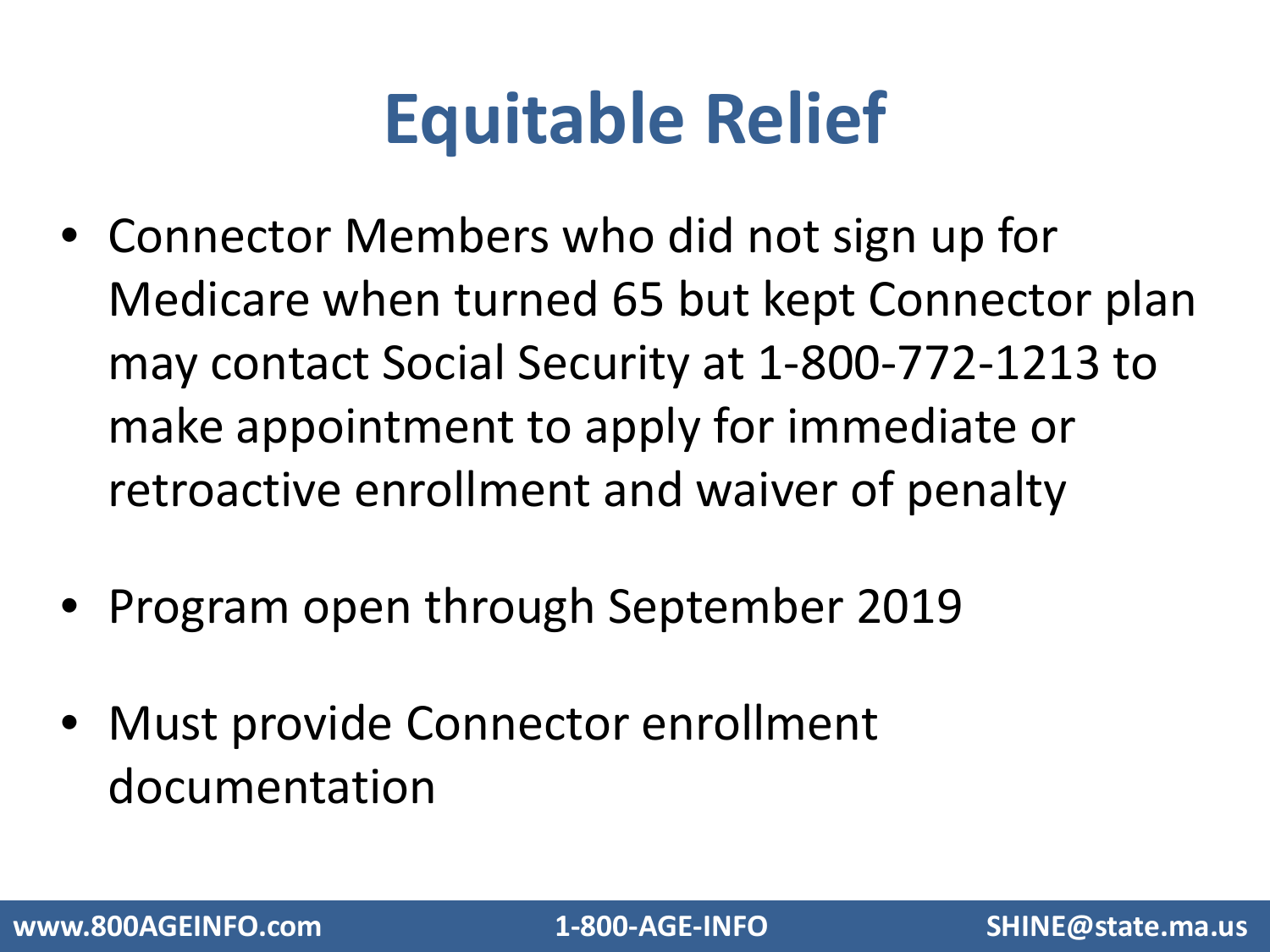# **Ways to Fill Gaps in Medicare A & B Coverage**

- Medigap policies
- Medicare Advantage plans
- Retiree coverage
- Veterans' or military coverage
- MassHealth always payer of last resort

For assistance, contact SHINE 1-800-243-4636, press 3. Press 5 from cell phone.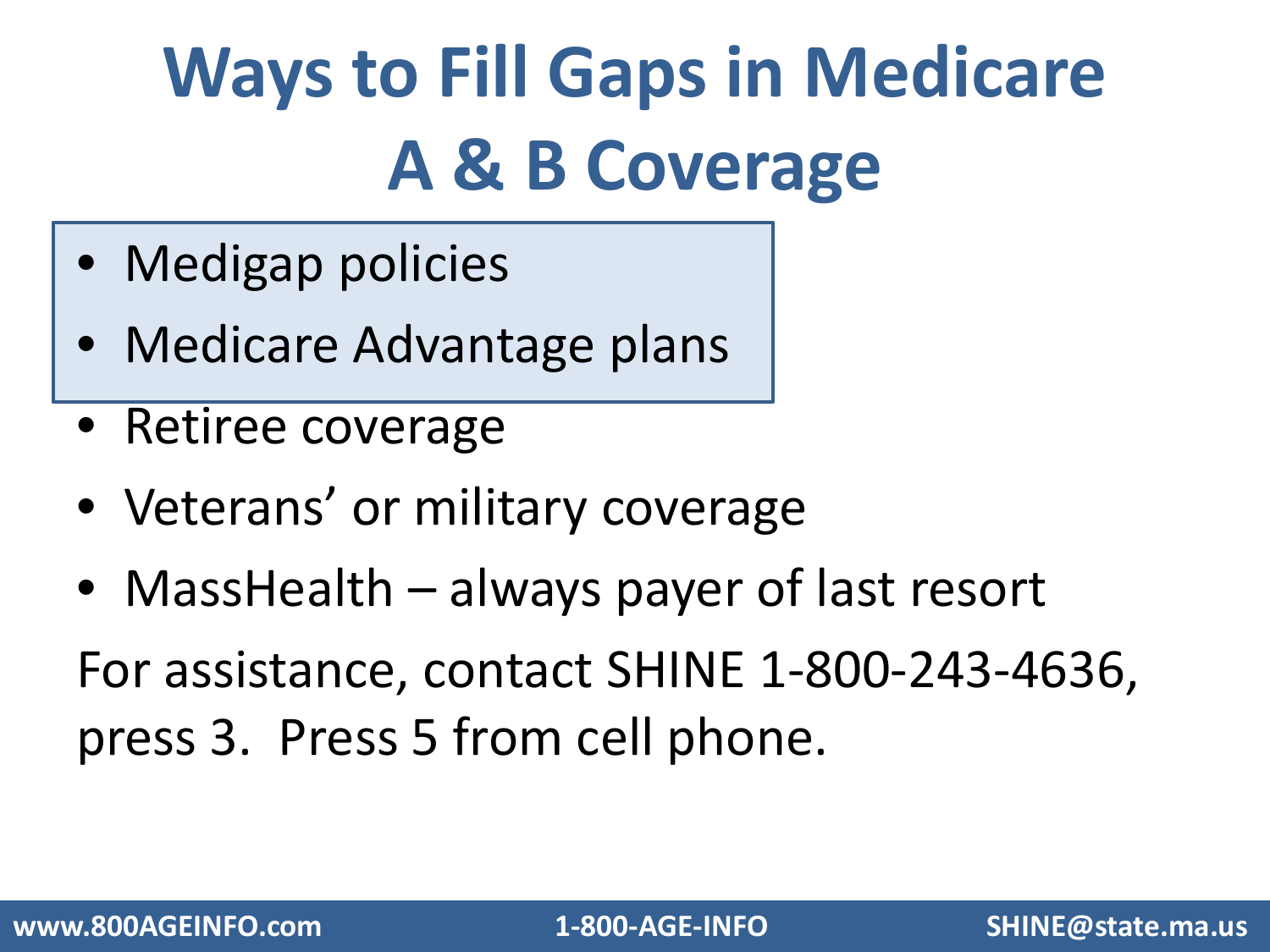# **Programs that Can Help Pay Medicare and/or Drug Costs**

- MassHealth (Medicaid)
- Medicare Savings Programs (MSP)
- Extra Help (LIS)
- Prescription Advantage

**SHINE Counselors can help screen for these and other programs Call 1-800-243-4636, press 3. Press 5 from cell phone**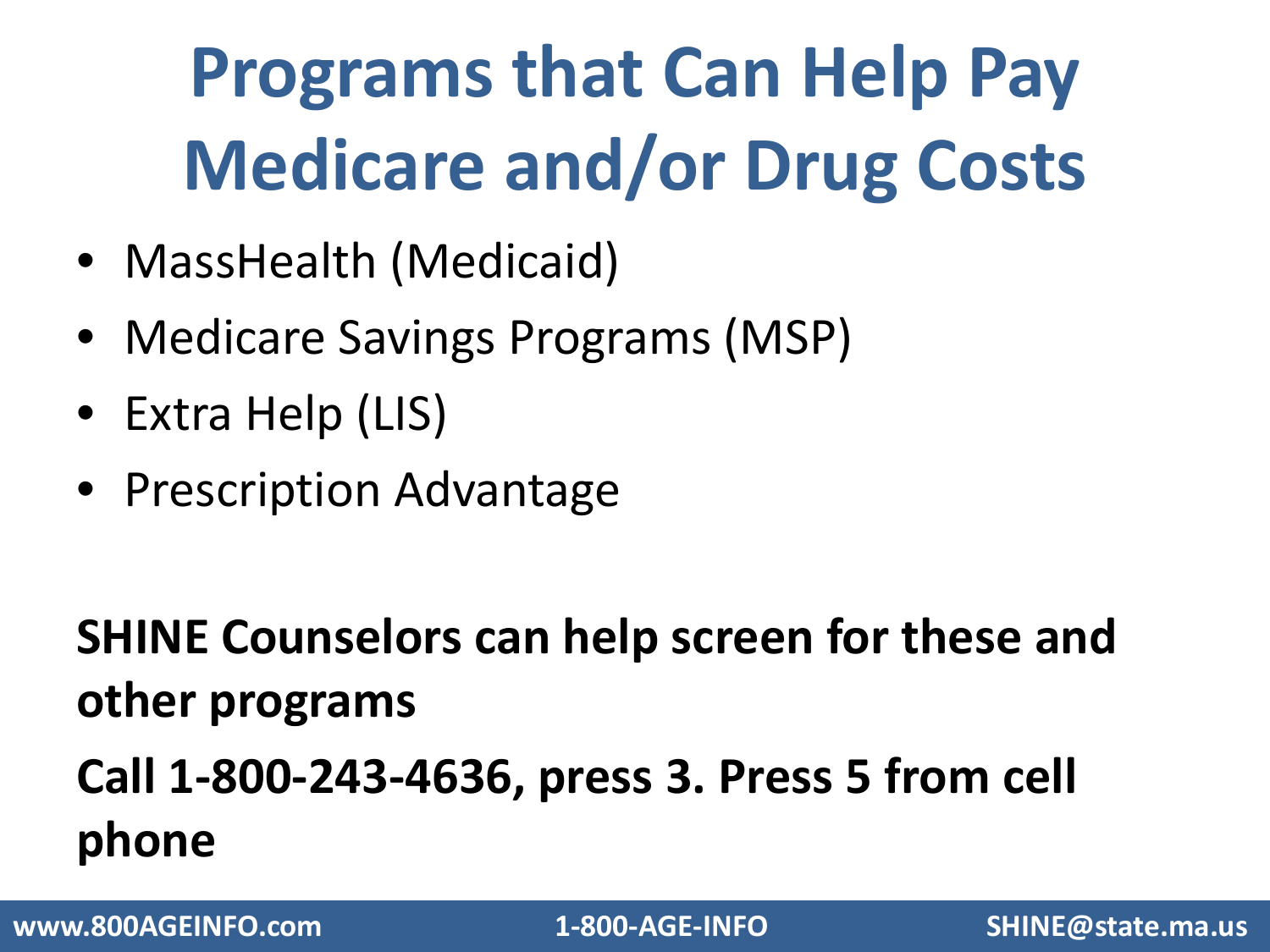#### **Prescription Advantage**

- Prescription Advantage is a state-sponsored pharmacy assistance plan
- Prescription Advantage is administered by the Executive Office of Elder Affairs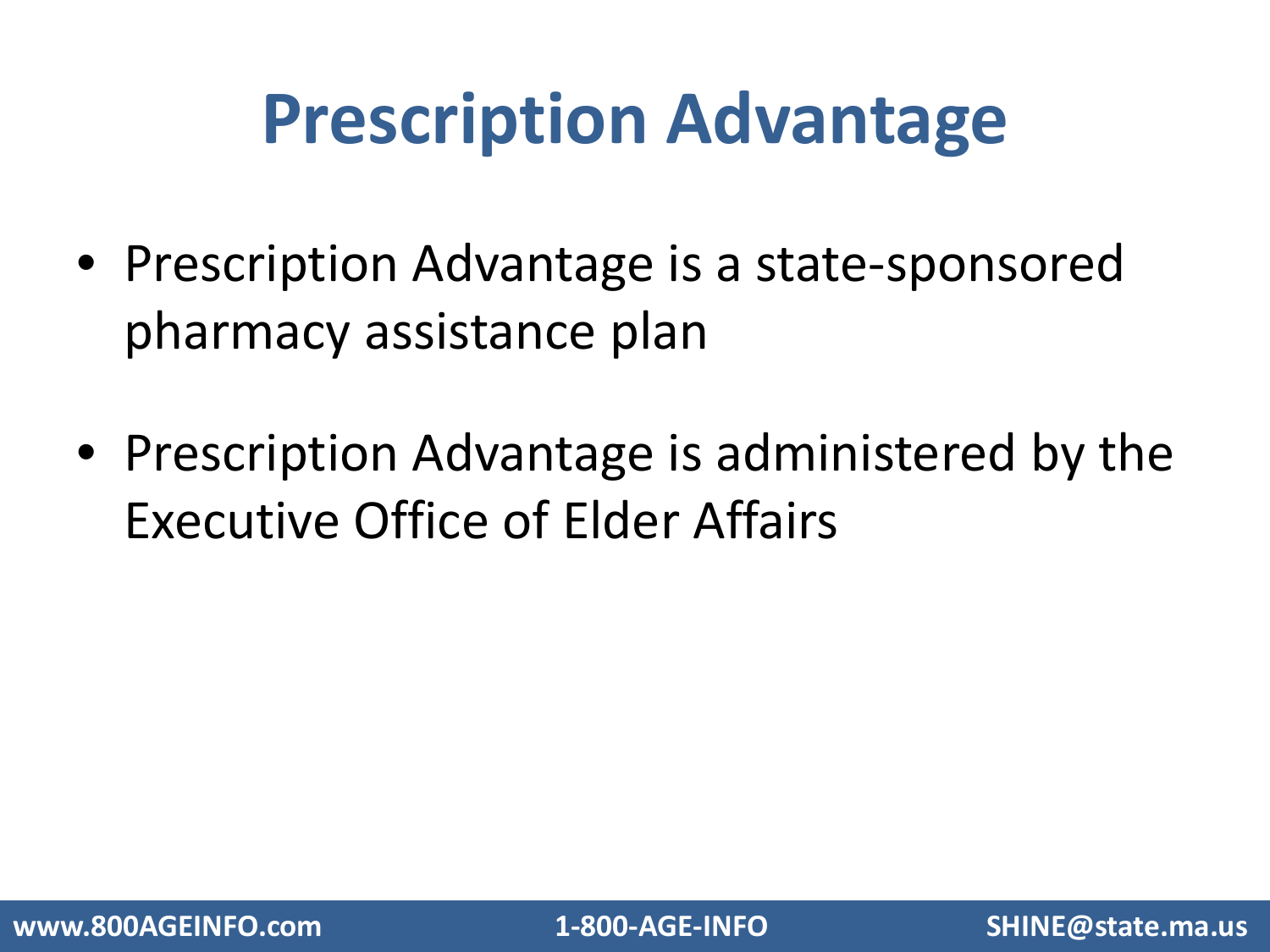#### **Prescription Advantage is available to:**

- Massachusetts residents who are **not**  MassHealth Standard or CommonHealth members and who are:
	- Age 65 or older
	- –Under age 65 with a qualified disability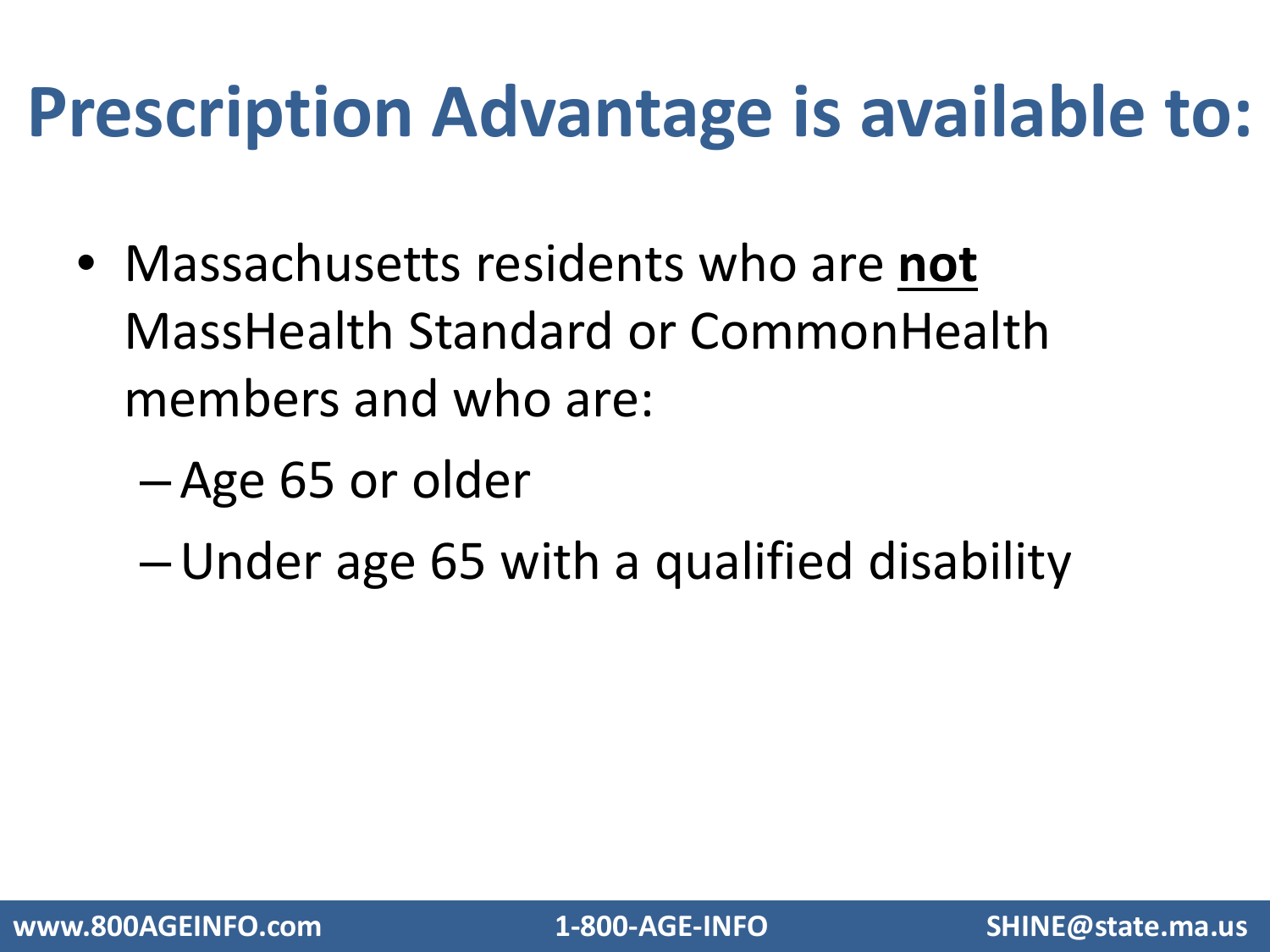### **Members Under Age 65**

- Work no more than 40 hours per month
- Income cannot exceed 188% FPL: Single: \$23,481 Married: \$31,791
- Must meet disability guidelines

| Member does not have Medicare          | Member has Medicare                    |
|----------------------------------------|----------------------------------------|
| <b>Prescription Advantage provides</b> | <b>Prescription Advantage provides</b> |
| primary benefits                       | secondary benefits                     |

**www.800AGEINFO.com 1-800-AGE-INFO SHINE@state.ma.us**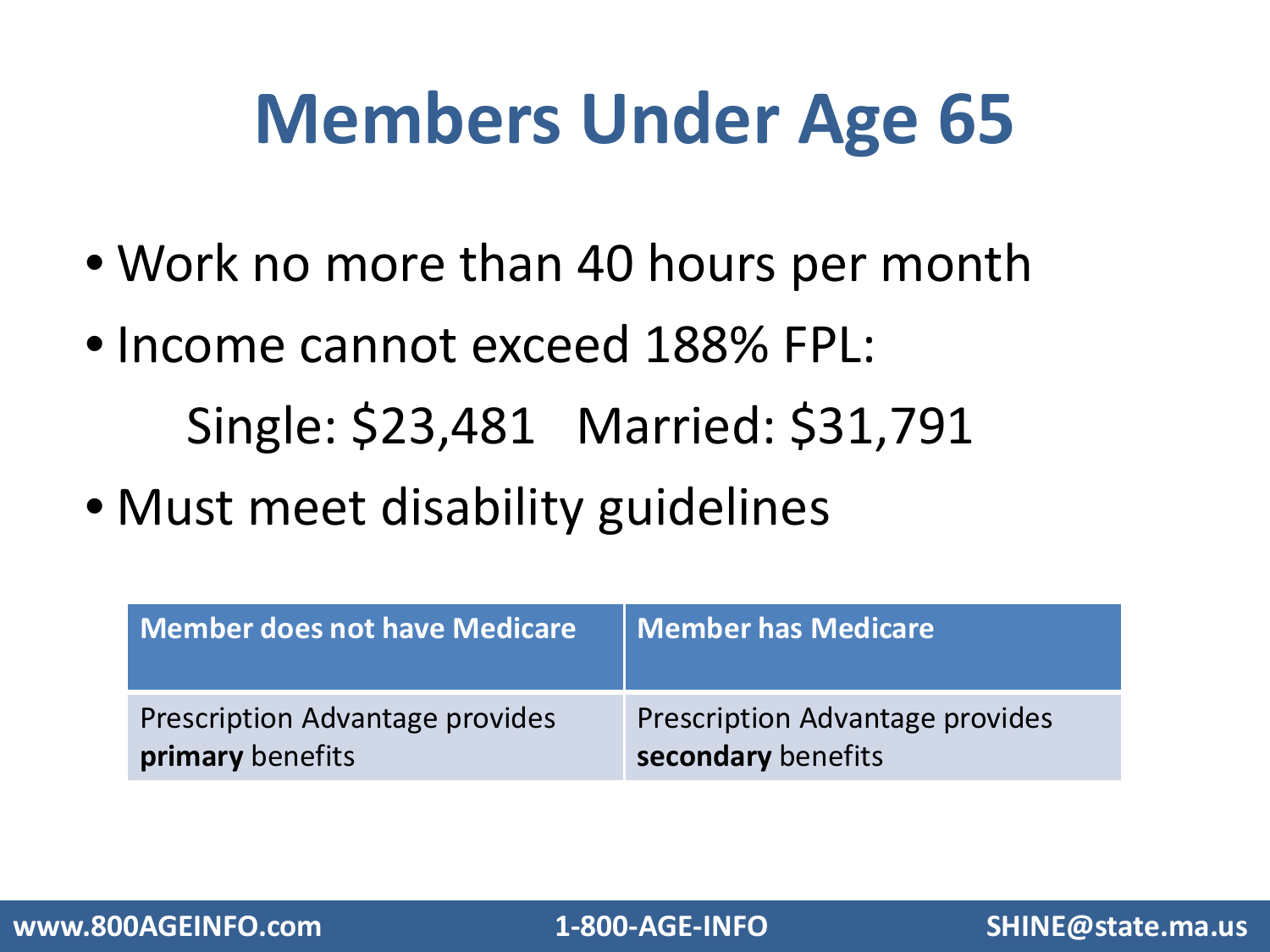# **Members Age 65+ and Eligible for Medicare**

Prescription Advantage is a **secondary** payer.

Members must:

– Be in a Medicare Part D or Medicare Advantage plan

*or*

– Have Creditable Coverage

Gross annual income cannot exceed 500% FPL: \$62,450 (single) or \$84,550 (married)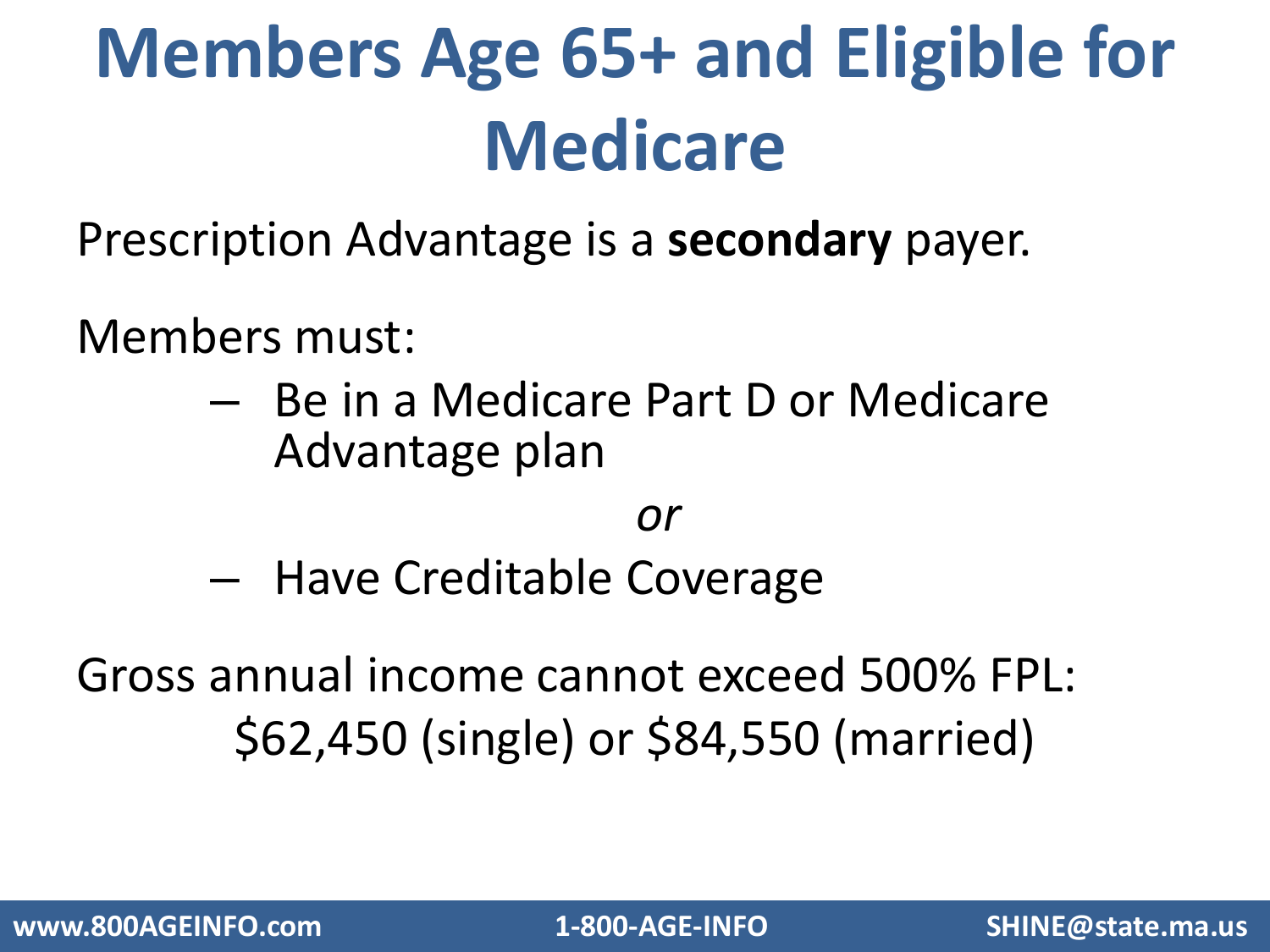# **Members Age 65 + and not eligible for Medicare**

- Primary prescription drug coverage
- No income or asset limits
- No monthly premium
- Co-payment and deductible amounts based on income
- Out-of-pocket spending is capped annually
- Documentation of immigration status is not required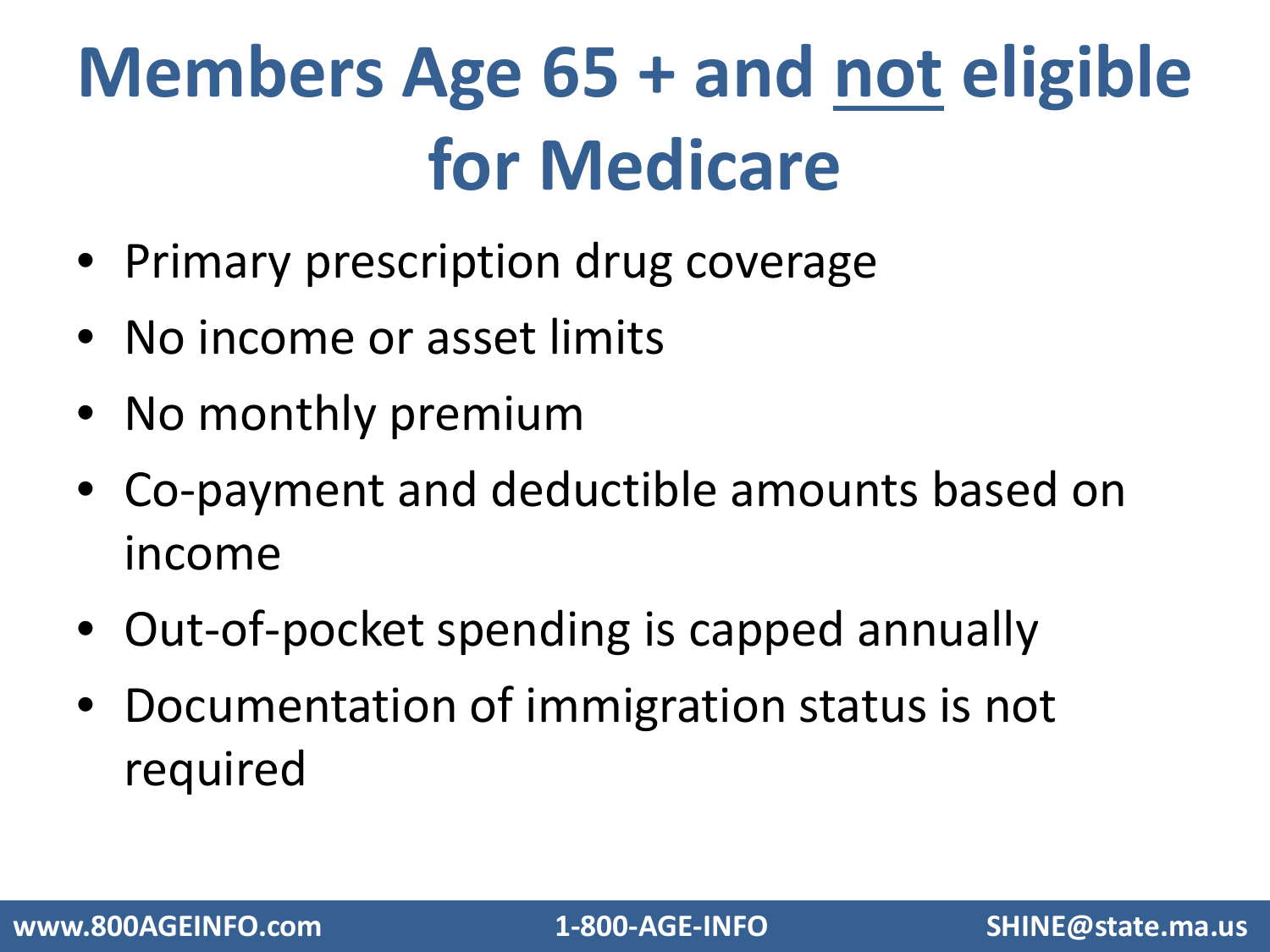| <b>Member</b><br><b>Category</b><br>Non-<br><b>Medicare</b> | Income<br><b>Single</b> | <b>Income</b><br><b>Married</b> | Out of<br><b>Pocket</b><br><b>Spending</b><br><b>Limit</b> | <b>Individual</b><br><b>Quarterly</b><br><b>Deductible</b> | <b>Retail Co-pays</b><br>30-day supply<br>Level 1 - Generic<br>Level 2 - Brand Name<br>Level 3 - Non-Preferred | <b>MAIL Order Co-pays</b><br>90-day supply<br>Level 1 - Generic<br>Level 2 - Brand Name<br>Level 3 - Non-Preferred |
|-------------------------------------------------------------|-------------------------|---------------------------------|------------------------------------------------------------|------------------------------------------------------------|----------------------------------------------------------------------------------------------------------------|--------------------------------------------------------------------------------------------------------------------|
| $\mathbf{1}$                                                | $0 -$<br>\$16,862       | $0 - $22,829$                   | \$820                                                      | \$0                                                        | Level 1 - \$7<br>Level 2 - \$18<br>Level 3 - \$40                                                              | Level 1 - \$14<br>Level 2 - \$36<br>Level 3 - \$80                                                                 |
| $\overline{2}$                                              | $$16,863 -$<br>\$23,481 | $$22,839-$<br>\$31,791          | \$1,640                                                    | \$0                                                        | Level 1 - \$7<br>Level 2 - \$18<br>Level 3 - \$40                                                              | Level 1 - \$14<br>Level 2 - \$36<br>Level 3 - \$80                                                                 |
| $\overline{3}$                                              | $$23,482-$<br>\$28,103  | $$31,792 -$<br>\$38,048         | \$2,280                                                    | \$65                                                       | Level 1 - \$12<br>Level 2 - \$30<br>Level 3 - \$50                                                             | Level 1 - \$24<br>Level 2 - \$60<br>Level 3 - \$100                                                                |
| $\overline{4}$                                              | $$28,104 -$<br>\$37,470 | \$38,048 -<br>\$50,730          | \$2,730                                                    | \$110                                                      | Level 1 - \$12<br>Level 2 - \$30<br>Level 3 - \$50                                                             | Level 1 - \$24<br>Level 2 - \$60<br>Level 3 - \$100                                                                |
| 5                                                           | $$37,471 -$<br>\$62,450 | \$50,731 -<br>\$84,550          | \$3,640                                                    | \$220                                                      | Level 1 - \$12<br>Level 2 - \$30<br>Level 3 - \$50                                                             | Level 1 - \$24<br>Level 2 - \$60<br>Level 3 - \$100                                                                |
| 6                                                           | \$62,451<br>and over    | \$84,551<br>and over            | \$6,070                                                    | \$350                                                      | Level 1 - \$12<br>Level 2 - \$30<br>Level 3 - \$50                                                             | Level 1 - \$24<br>Level 2 - \$60<br>Level 3 - \$100                                                                |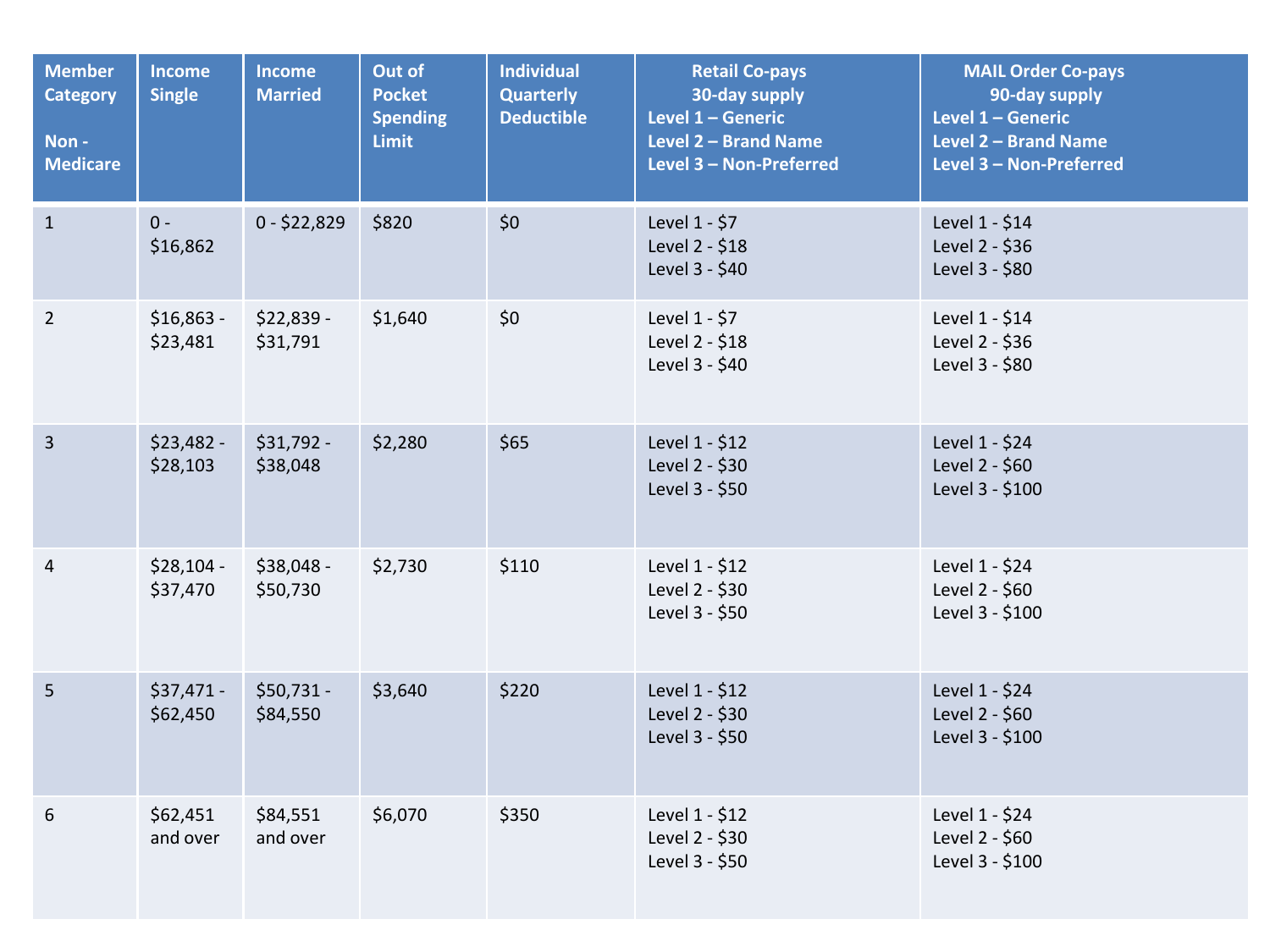### **How Claim Payments Work**

- Billing to Medicare and Prescription Advantage takes place at the pharmacy
- No claim forms to complete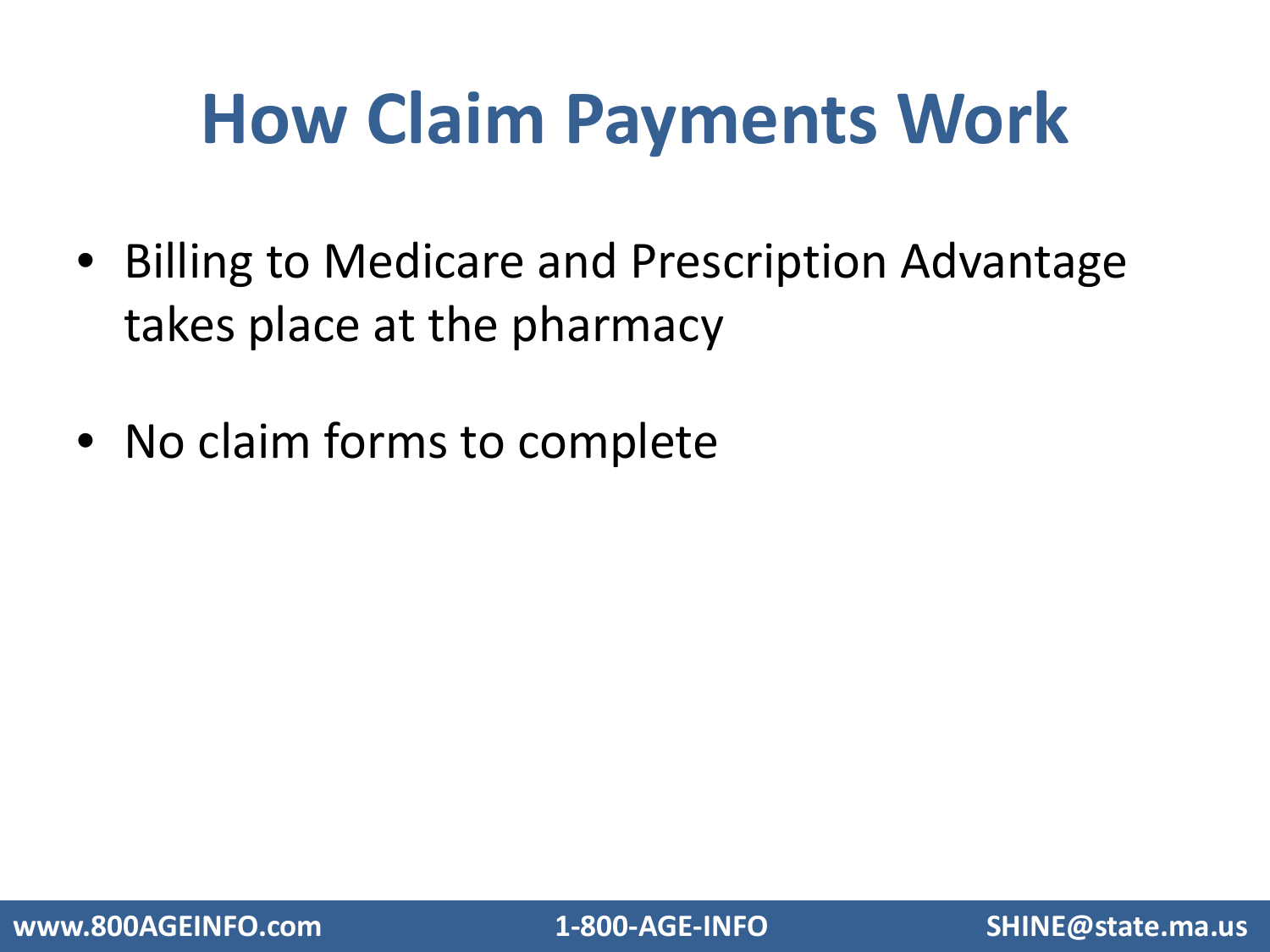# **Other Benefits of Prescription Advantage**

- **Enroll anytime** year round open enrollment
- **Additional Medicare SEP**

This Special Enrollment Period (SEP) allows members to join or change their Part D or Medicare Advantage Plan one additional time outside of Medicare's Open Enrollment Period!!!!!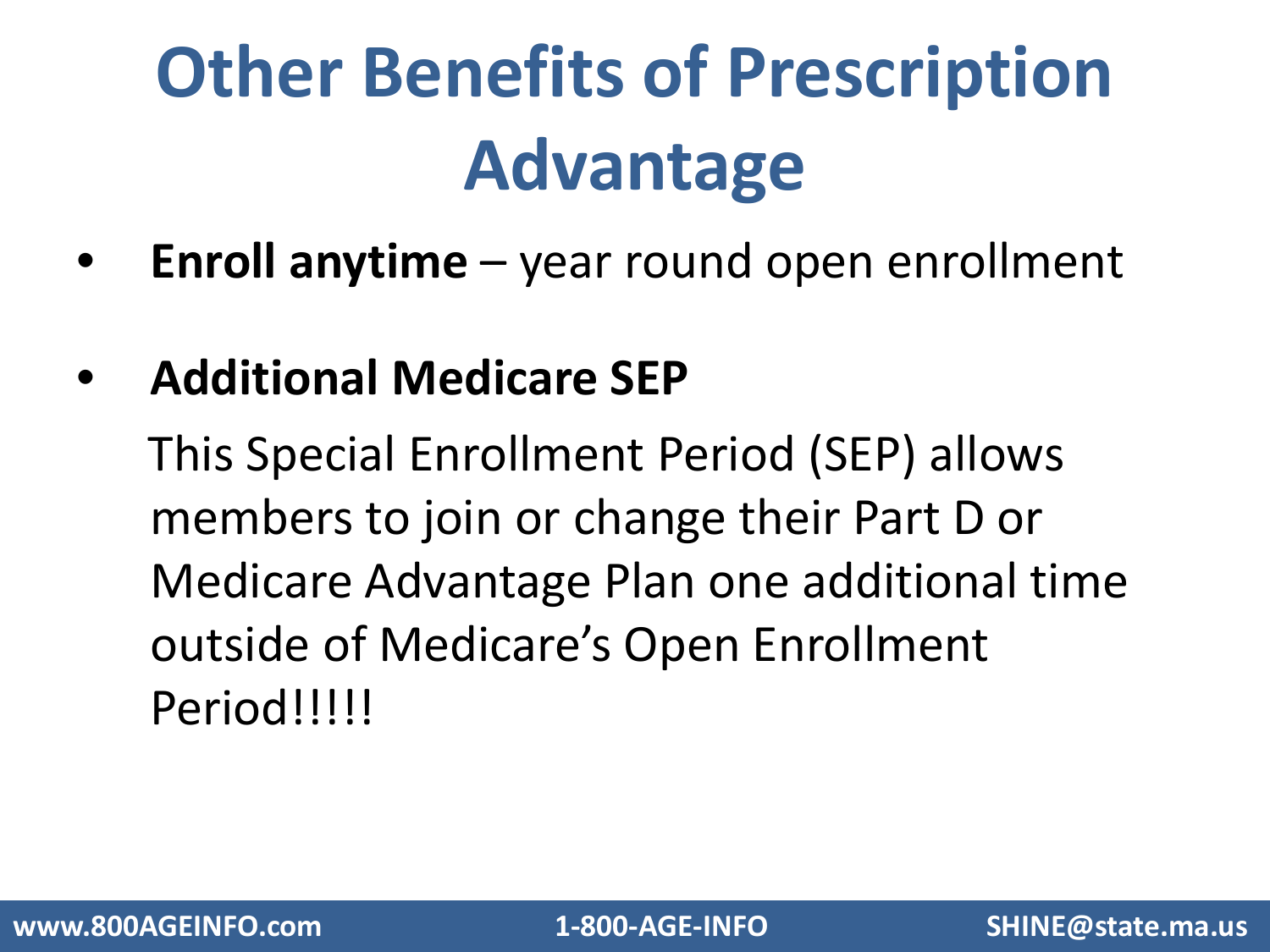## **How to apply**

• Applications can be obtained through local SHINE offices, Councils on Aging, Prescription Advantage Customer Service and the Prescription Advantage Web-site [www.prescriptionadvantagema.org](http://www.prescriptionadvantagema.org/)

Applications are available in: English, Albanian, Chinese, Haitian Creole, Khmer, Portuguese, Russian, Spanish, Vietnamese, Korean

- Apply on-line at: [www.prescriptionadvantagema.org](http://www.prescriptionadvantagema.org/)
- Apply by phone: 1-800-AGE-INFO (800-243-4636) Press 2 TTY 1-877-610-0241